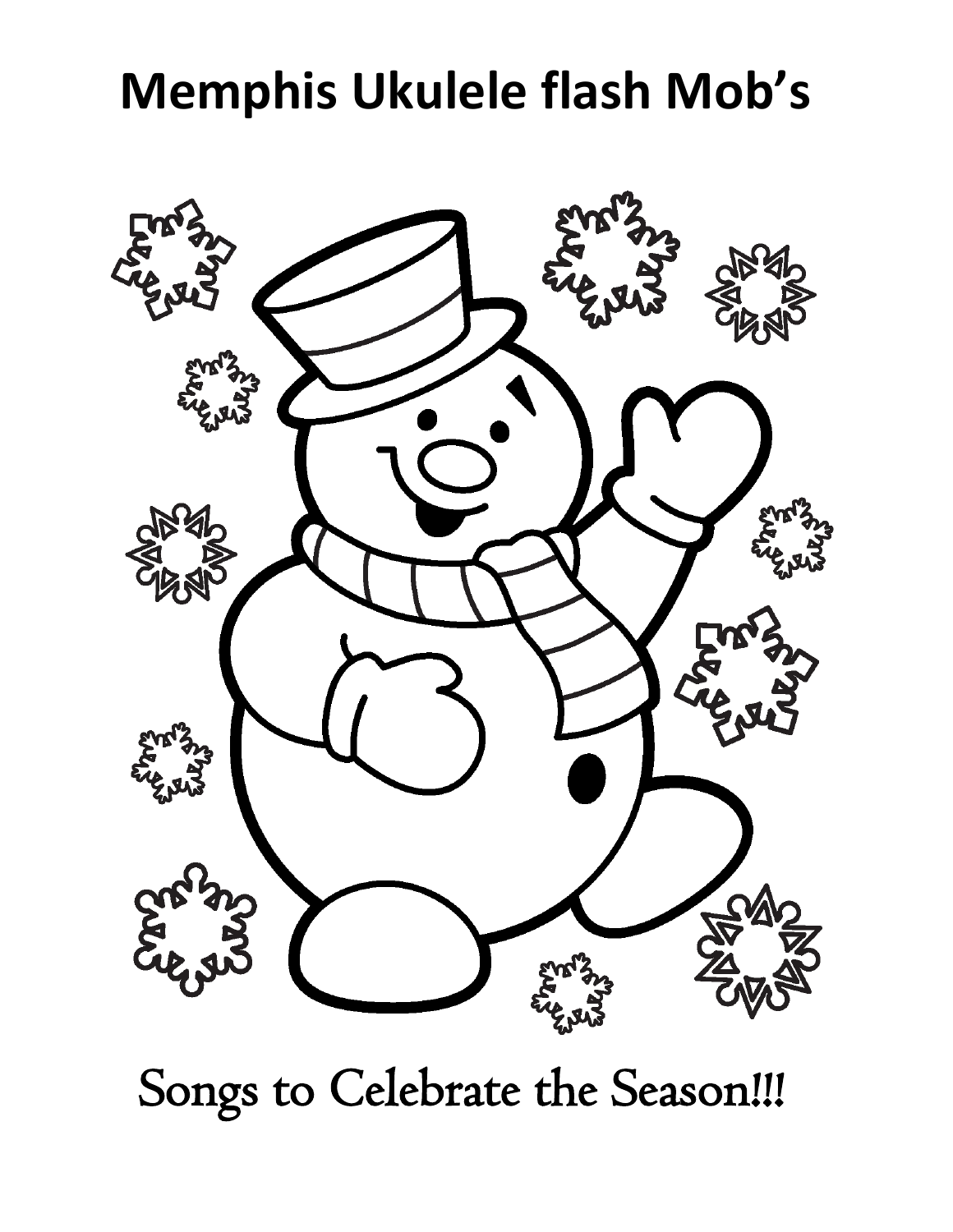## **A Holly Jolly Christmas –** Johnny Marks "Key of A" Arr. Tim Stacks & Pete McCarty

## **[A][A][A][A] [A][A][A][A]**

Have a holly jolly Christmas, it's the best time of the **[E7]** year I don't know if there'll be snow, but have a cup of **[A]** cheer have a holly jolly Christmas, and when you walk down the **[E7]** street say hello to friends you know, and everyone you **[A]** meet **[A]**

**[D]** Oh, ho, the **[C#m7]** mistletoe, **[Bm7]** hung where you can **[A]** see **[Bm7]** somebody **[F#m]** waits for you, **[B7]** kiss her once for **[E7]** me

Have a **[A]** holly jolly Christmas, and in case you didn't **[E7]** hear oh by golly have a **[A]** holly jolly **[B7]** Christmas **[E7]** this **[A]** year **NO SING! KAZOO!**

have a holly jolly Christmas, it's the best time of the **[E7]** year I don't know if there'll be snow, but have a cup of **[A]** cheer **SING!**

Have a holly jolly Christmas, and when you walk down the **[E7]** street say hello to friends you know, and everyone you **[A]** meet **[A]**

**[D]** Oh, ho, the **[C#m7]** mistletoe, **[Bm7]** hung where you can **[A]** see **[Bm7]** somebody **[F#m]** waits for you, **[B7]** kiss her once for **[E7]** me

Have a **[A]** holly jolly Christmas, and in case you didn't **[E7]** hear oh by golly have a **[A]** holly jolly **[B7]** Christmas **[E7]** this **[A]** year **[A][A][A] [E7]** oh by golly have a **[A]** hol-ly jol-ly **[B7]** Christ-mas **[E7]** this **[A]** year! **[A][A][A] [ASTOP]**

#### **GCEA TUNING**



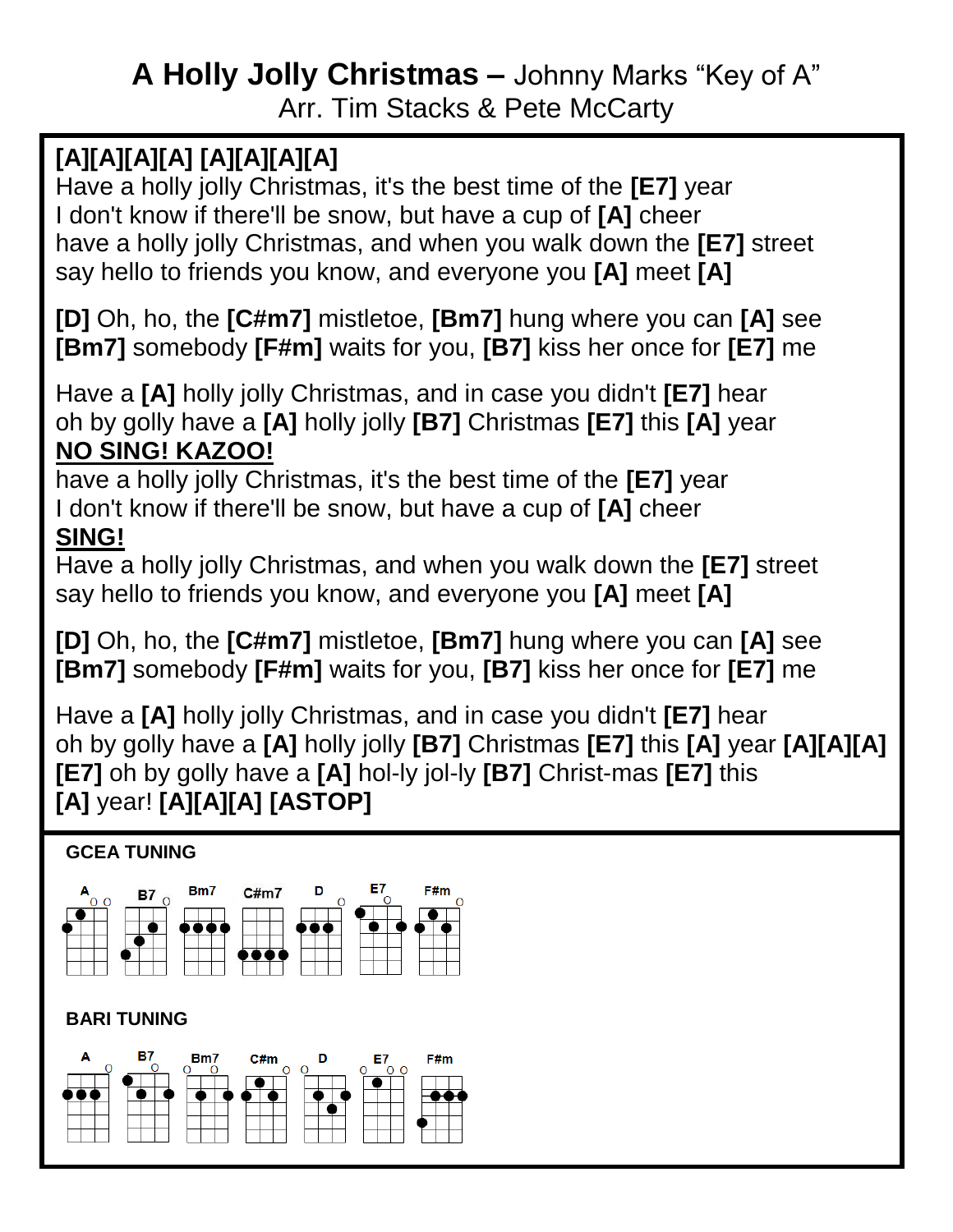## **A Holly Jolly Christmas –** Johnny Marks "Key of C" Arr. Tim Stacks & Pete McCarty

## **[C][C][C][C] [C][C][C][C]**

Have a holly jolly Christmas, it's the best time of the **[G7]** year I don't know if there'll be snow, but have a cup of **[C]** cheer have a holly jolly Christmas, and when you walk down the **[G7]** street say hello to friends you know, and everyone you **[C]** meet **[C]**

**[F]** Oh, ho, the **[Em]** mistletoe, **[Dm]** hung where you can **[C]** see **[Dm]** somebody **[Am]** waits for you, **[D7]** kiss her once for **[G7]** me

Have a **[C]** holly jolly Christmas, and in case you didn't **[G7]** hear oh by golly have a **[C]** holly jolly **[D7]** Christmas **[G7]** this **[C]** year **NO SING! KAZOO!**

Have a holly jolly Christmas, it's the best time of the **[G7]** year I don't know if there'll be snow, but have a cup of **[C]** cheer **SING!**

have a holly jolly Christmas, and when you walk down the **[G7]** street say hello to friends you know, and everyone you **[C]** meet **[C]**

**[F]** Oh, ho, the **[Em]** mistletoe, **[Dm]** hung where you can **[C]** see **[Dm]** somebody **[Am]** waits for you, **[D7]** kiss her once for **[G7]** me

Have a **[C]** holly jolly Christmas, and in case you didn't **[G7]** hear oh by golly have a **[C]** holly jolly **[D7]** Christmas **[G7]** this **[C]** year**[C][C][C] [G7]** oh by golly have a **[C]** hol-ly jol-ly **[D7]** Christ-mas **[G7]** this **[C]** year! **[C][C][C] [CSTOP]**

#### **GCEA TUNING**



#### **BARI TUNING**

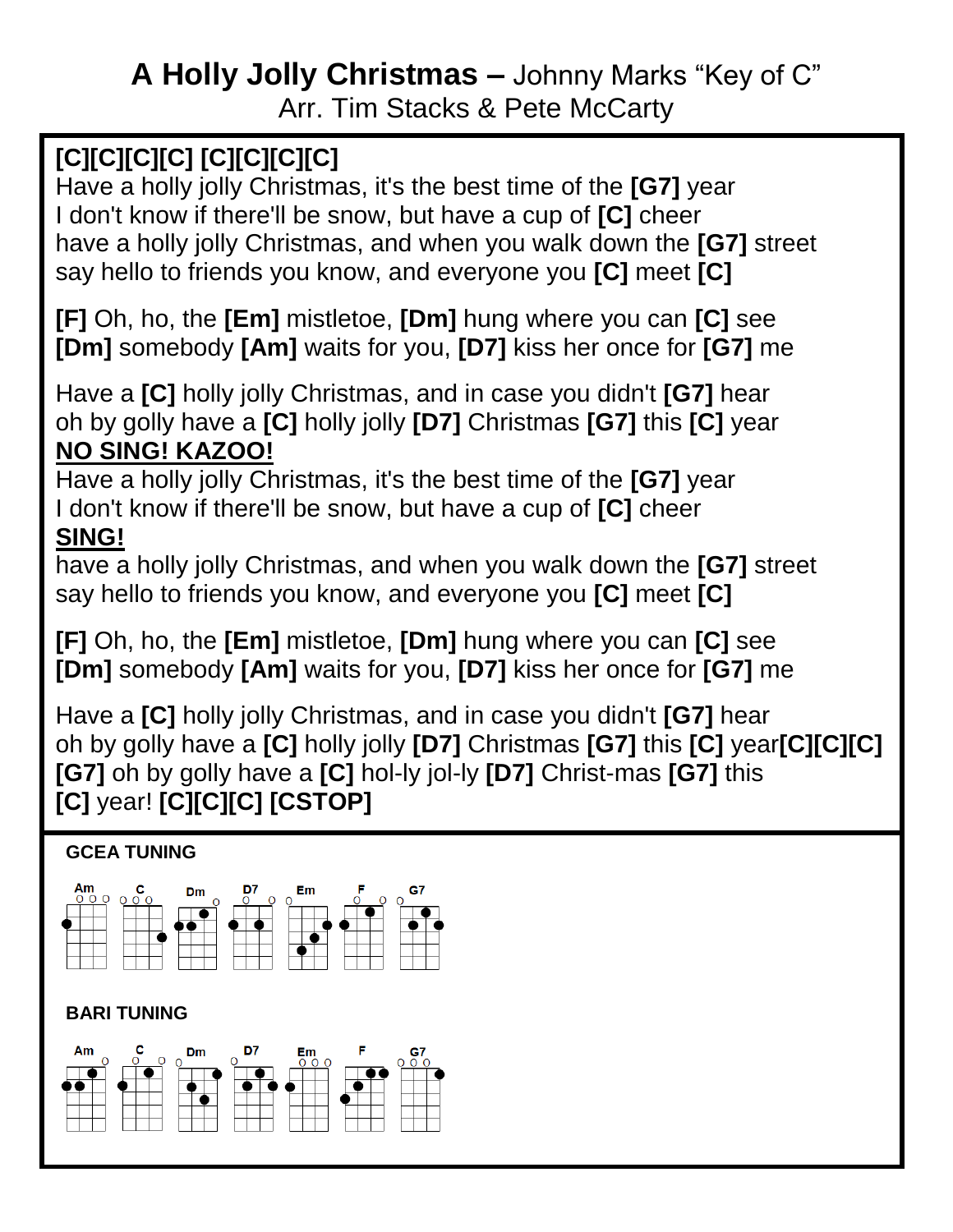#### **[C][C][C][C][G7][G7][G7][G7][C][C][C][C][G7STOP!]**

ں<br>SI I'll have a **[C]** blue Christmas with- **[G7]** out you I'll be so **[Dm]** blue **[G7]** thinking a **[C]** bout you De-co **[Gm]** rations of **[A7]** red on a **[DM]** green Christmas tree **[D7]** Won't mean a thing dear, if **[G7]** you're not here with me **[G7STOP!]** I'll have a **[C]** blue Christmas that's **[G7]** certain And when that **[Dm]** blue **[G7]** heartache starts **[C]** hurtin' You'll be **[Gm]** doin' all **[A7]** right with your **[Dm]** Christmas of white, But **[G7]** I'll have a blue, blue **[C]** Christmas **[CSTOP!]**

# **KAZOOS ONLY!!!! NO SING!!!!**

I'll have a **[C]** blue Christmas with- **[G7]** out you I'll be so **[Dm]** blue **[G7]** thinking a **[C]** bout you De-co **[Gm]** rations of **[A7]** red on a **[DM]** green Christmas tree **[D7]** Won't mean a thing dear, if **[G7]** you're not here with me **[G7STOP!]**

# **SING!!!!!**

I'll have a **[C]** blue Christmas with- **[G7]** out you I'll be so **[Dm]** blue **[G7]** thinking a **[C]** bout you De-co **[Gm]** rations of **[A7]** red on a **[DM]** green Christmas Tree **[D7]** Won't mean a thing dear, if **[G7]** you're not here with me **[G7STOP!]**

I'll have a **[C]** blue Christmas that's **[G7]** certain And when that **[Dm]** blue **[G7]** heartache starts **[C]** hurtin' You'll be **[Gm]** doin' all **[A7]** right with your **[Dm]** Christmas of white, But **[G7]** I'll have a blue, blue **[C]** Christmas **[G7]** But I'll have a blue, blue **[C]** Christmas**[C][C][C][C][CSTOP!]**



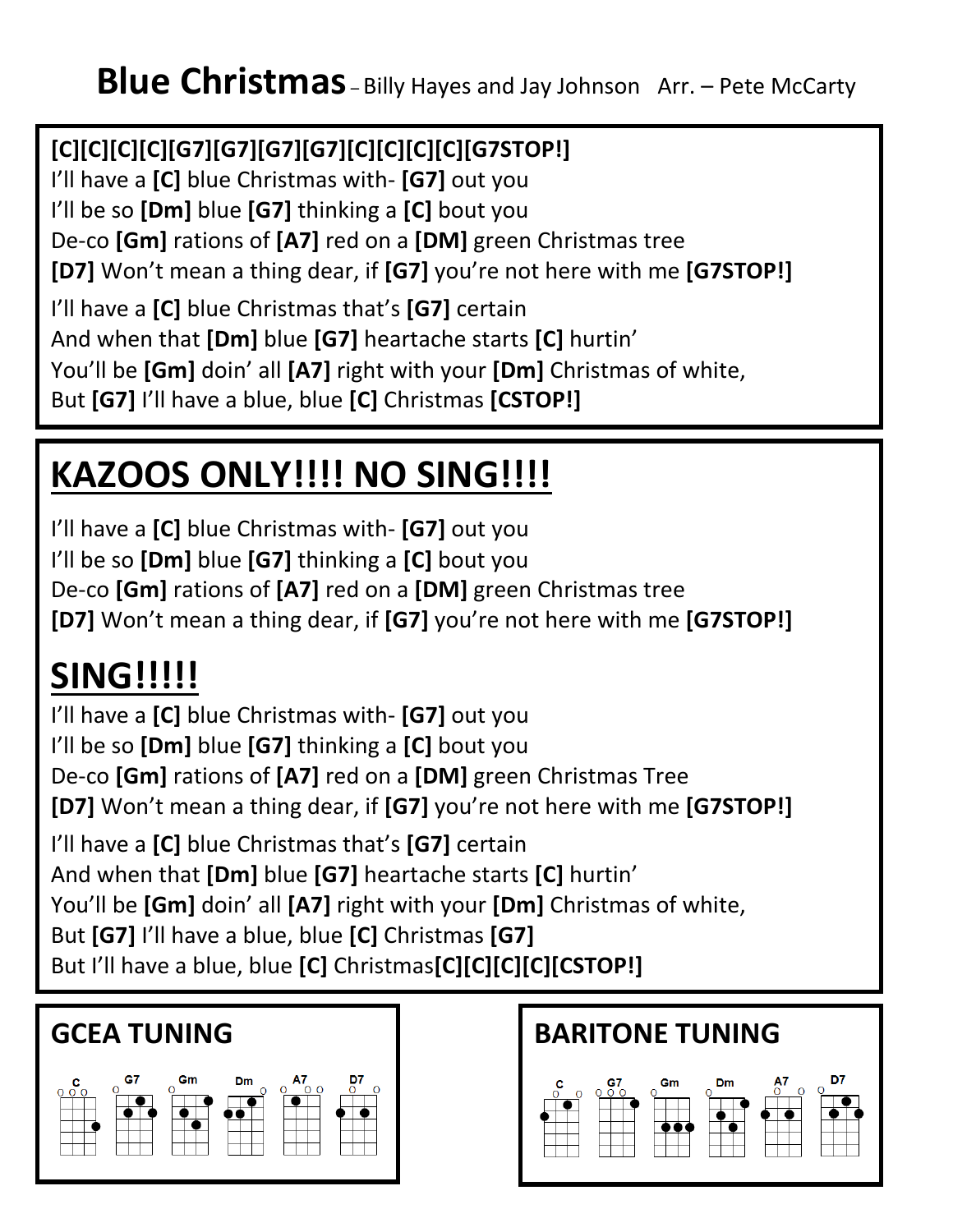**[G]** Let's get away from **[B7]** sleigh bells **[Em]** Let's get away from **[A9]** snow **[D]** Let's make a break some Christmas dear **[D7]** I know the place to go

How'd ya like to spend **[C]** Christ **[G]-**mas on Christmas **[A7]** Island? How'd ya **[D7]** like to spend the holiday away across the **[G]** sea? **[D7STOP]** How'd ya like to spend **[C]** Christ **[G]-**mas on Christmas **[A7]** Island? How'd ya **[D7]** like to hang a stocking on a great big coconut **[G]** tree? **[G7]**

How'd ya like to stay **[C]** up late like the islanders **[G]** do? Wait for Santa to **[A9]** sail in with your presents in a ca **[D7]**–noe **[D7STOP]** If you ever spend **[C]** Christ **[G]**-mas on Christmas **[A7]** Island You will **[D7]** never stray for everyday your Christmas dreams come **[G]** true **[GSTOP]**

How'd ya like to spend **[C]** Christ **[G]-**mas on Christmas **[A7]** Island? How'd ya **[D7]** like to spend the holiday away across the **[G]** sea? **[D7STOP]** How'd ya like to spend **[C]** Christ **[G]-**mas on Christmas **[A7]** Island? How'd ya **[D7]** like to hang a stocking on a great big coconut **[G]** tree? **[G7]**

How'd ya like to stay **[C]** up late like the islanders **[G]** do? Wait for Santa to **[A9]** sail in with your presents in a ca**[D7]** –noe **[D7STOP]** If you ever spend **[C]** Christ **[G]**-mas on Christmas **[A7]** Island You will **[D7]** never stray for everyday your Christmas dreams come **[G]** true, on Christmas **[A7]** Island, **[D7]** your dreams come **[G]** true! **[GSTOP]**

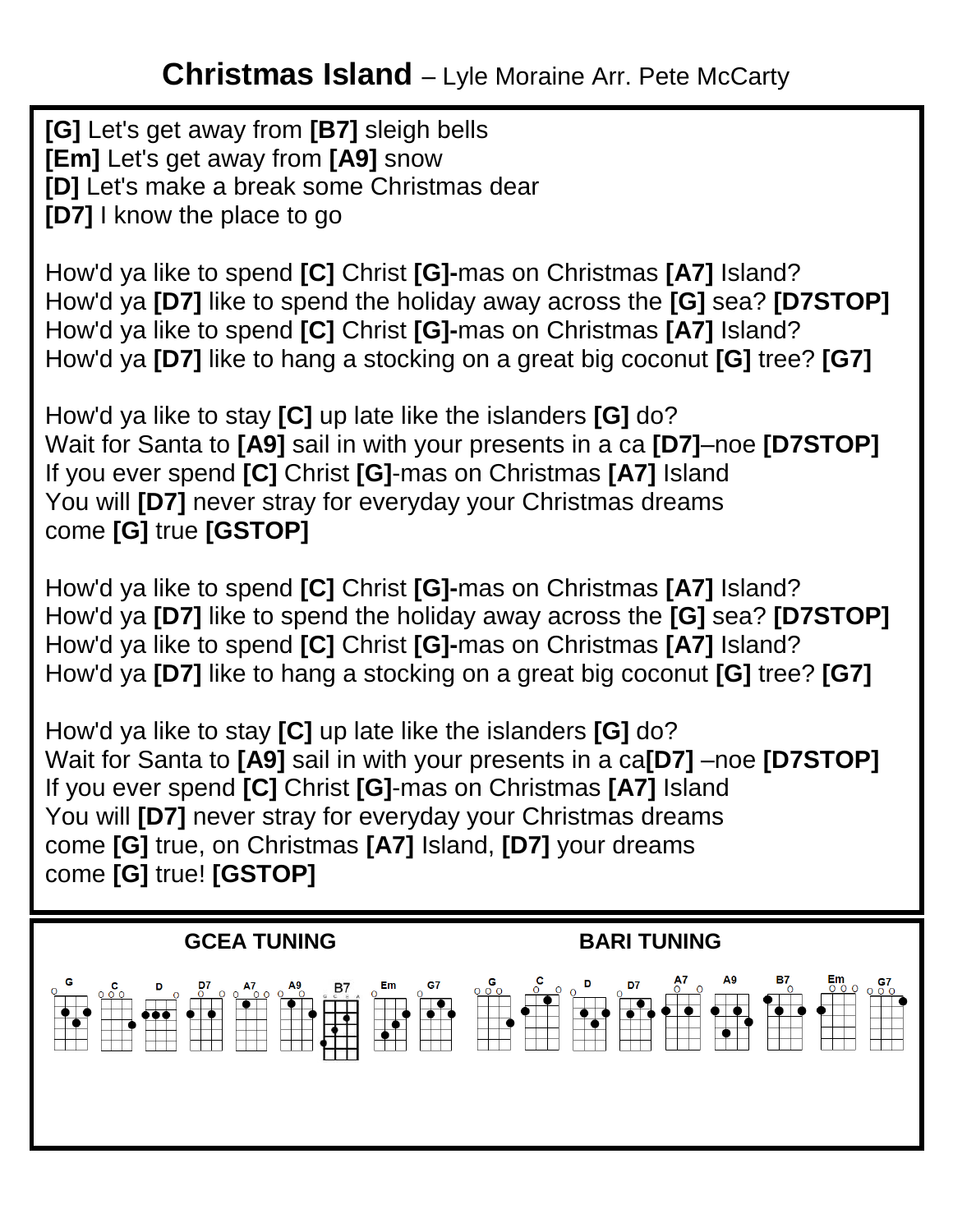**[G]** Thumpity-thump-thump, Thumpity-thump-thump, look at Frosty **[D]** Go, Thumpity-thump-thump, Thumpity-thump-thump, over the hills of **[G]** snow

**[G]** Frosty the snowman was a **[C]** jolly happy **[G]** soul with a **[C]** corn cob pipe and a **[G]**button nose and two **[D]** eyes made out of **[G]**coal

Frosty the snowman is a **[C]**fairy tale, they **[G]**say he was **[C]**made of snow, but the **[G]**children know that he[D] came to life one [G]day

 There **[C]** must have been some **[G]** magic in that **[D]** old silk hat they **[G]** found For **[D]** when they placed it on his **[D7]** head, he be**[A7]**gan to dance a**[D]**round**[D7HOLD]**Oh!

 **[G]** Frosty the snowman was a **[C]** live as he could **[G]** be and the **[C]** children say he could **[G]** laugh and play just the **[D]** same as you and **[G]** me Oh!

**[G]** Thumpity-thump-thump, Thumpity-thump-thump, look at Frosty **[D]** Go, Thumpity-thump-thump, Thumpity-thump-thump, over the hills of **[G]** snow

**[G]** Frosty the snowman knew the **[C]** sun was hot that **[G]** day so he **[C]** said 'Let's run and **[G]** have some fun, now be**[D]**fore I melt a**[G]**way.'

Down to the village with a **[C]** broom stick in his **[G]** hand running [C]here and there all a**[G]**round the square saying, **[D]** 'catch me if you **[G]**can!'

He **[C]** led them down the **[G]**streets of town right **[D]** to the traffic **[G]** cop He **[D]** only paused a **[D7]** moment when he **[A7]** heard them holler **[D]** 'stop!' **[D7]**

**[G]** Frosty the snowman had to **[C]** hurry on his **[G]**way but he **[C]** waved goodbye saying**, [G]** 'Don't you cry I'll be **[D]** back again, some**[G]**day.' And he **[C]** waved goodbye saying**, [G]** 'Don't you cry I'll be **[D]** back again, some**[G]**day.' OHHHHH

**[G]** Thumpity-thump-thump, Thumpity-thump-thump, look at Frosty **[D]** Go, Thumpity-thump-thump, Thumpity-thump-thump, over the hills of **[G]** snow

**[G]** Thumpity-thump-thump, Thumpity-thump-thump, look at Frosty **[D]** Go, Thumpity-thump-thump, Thumpity-thump-thump, over the hills of **[G]** snow **[D7] [GHOLD]**



 **GCEA tuning SECEA TUNISING BARITONE tuning** 

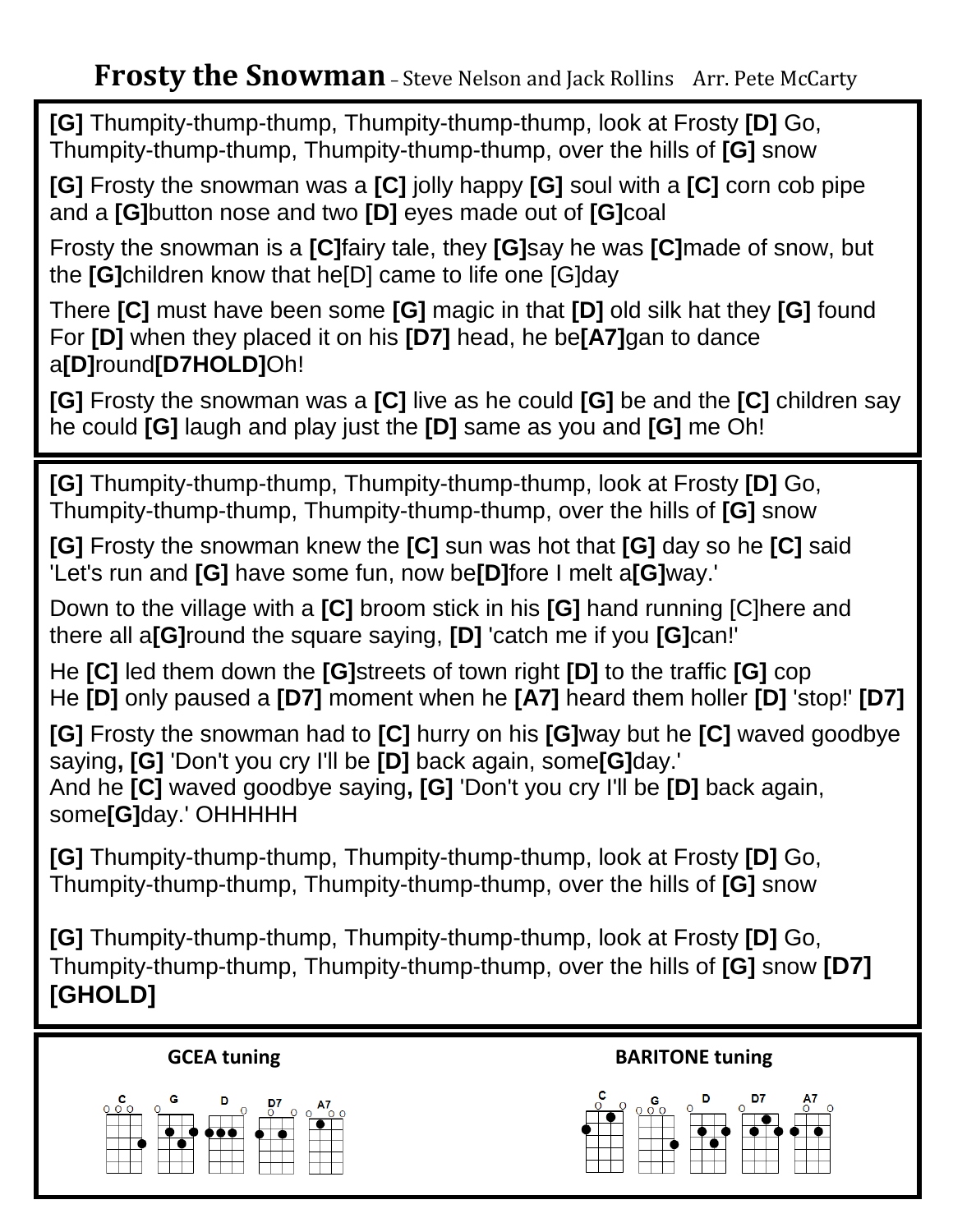#### **[Dm][A7][Dm][A7][Dm][A7] [Dm][Dm][Dm][Dm] [Dm][A7][Dm][A7][Dm][A7] [Dm][Dm][Dm][Dm]**

God rest ye merry gentlemen, let **[Bb]** nothing you dis **[A7]-**may**[A7] [Dm]** remember Christ our savior was **[Bb]** born upon this **[A7]** day to **[Bb]** save us all from **[F]** Satan's power when **[Dm]** we were gone **[C]** astray Oh **[F]** tidings of **[C]** comfort and **[Dm]** joy, comfort and **[C]** joy, O **[F]** tidings of **[C]** comfort and **[Dm]** joy. **[Dm]**

#### **[Dm][A7][Dm][A7][Dm][A7] [Dm][Dm][Dm][Dm]**

From God our heavenly father this **[Bb]** blessed angel **[A7]** came and **[Dm]** unto certain shepherds brought **[Bb]** tidings of the **[A7]** same how **[Bb]** that in Bethle **[F]**-hem was born the **[Dm]** son of God by **[C]** name Oh **[F]** tidings of **[C]** comfort and **[Dm]** joy, comfort and **[C]** joy, O **[F]** tidings of **[C]** comfort and **[Dm]** joy. **[Dm][Dm][Dm]**

**[C]** OHHH-OHH **[C][C][C], [F]** star of wonder, **[Bb]** star of **[F]** night, star with royal **[Bb]** beauty **[F]** bright **[Dm]** westward **[C]** leading, **[Bb]** still pro **[C]-**ceeding, **[F]** guide us to thy **[Bb]** perfect **[F]** light. **[F]**

#### **[Dm][A7][Dm][A7][Dm][A7] [Dm][Dm][Dm][Dm]**

Born a king on **[A7]** Bethlehem's **[Dm]** plain, Gold I bring to **[A7]** crown him a **[Dm]-**gain King **[C]** forever, **[F]** ceasing never, **[Dm]** Over us **[A7]** all to **[Dm]** reign. . **[Dm][Dm][Dm]**

**[C]** OHHH-OHH **[C][C][C], [F]** star of wonder, **[Bb]** star of **[F]** night, star with royal **[Bb]** beauty **[F]** bright **[Dm]** westward **[C]** leading, **[Bb]** still pro **[C]-**ceeding, **[F]** guide us to thy **[Bb]** perfect **[F]** light. **[F]**

#### **[Dm][A7][Dm][A7][Dm][A7] [Dm][Dm][Dm][Dm]**

Glorious now, be **[A7]-**hold Him a **[Dm]-**rise King and God and **[A7]** sacri **[Dm]-**fice, Hal-le **[C]-**lu-jah, **[F]** Hal-lelu-jah! **[Dm]** worship him **[A7]** God most **[Dm]** high. **[Dm][Dm][Dm]**

**[C]** OHHH-OHH **[C][C][C], [F]** star of wonder, **[Bb]** star of **[F]** night, star with royal **[Bb]** beauty **[F]** bright **[Dm]** westward **[C]** leading, **[Bb]** still pro **[C]-**ceeding, **[F]** guide us to thy **[Bb]** perfect **[F]** light. **[F] [Dm][A7][Dm][A7][Dm][A7] [Dm][Dm][Dm][Dm] [Dm][A7][Dm][A7][Dm][A7] [Dm][Dm][Dm][Dm][A7][DmSTOP]**

#### **GCEA TUNING BARI TUNING**



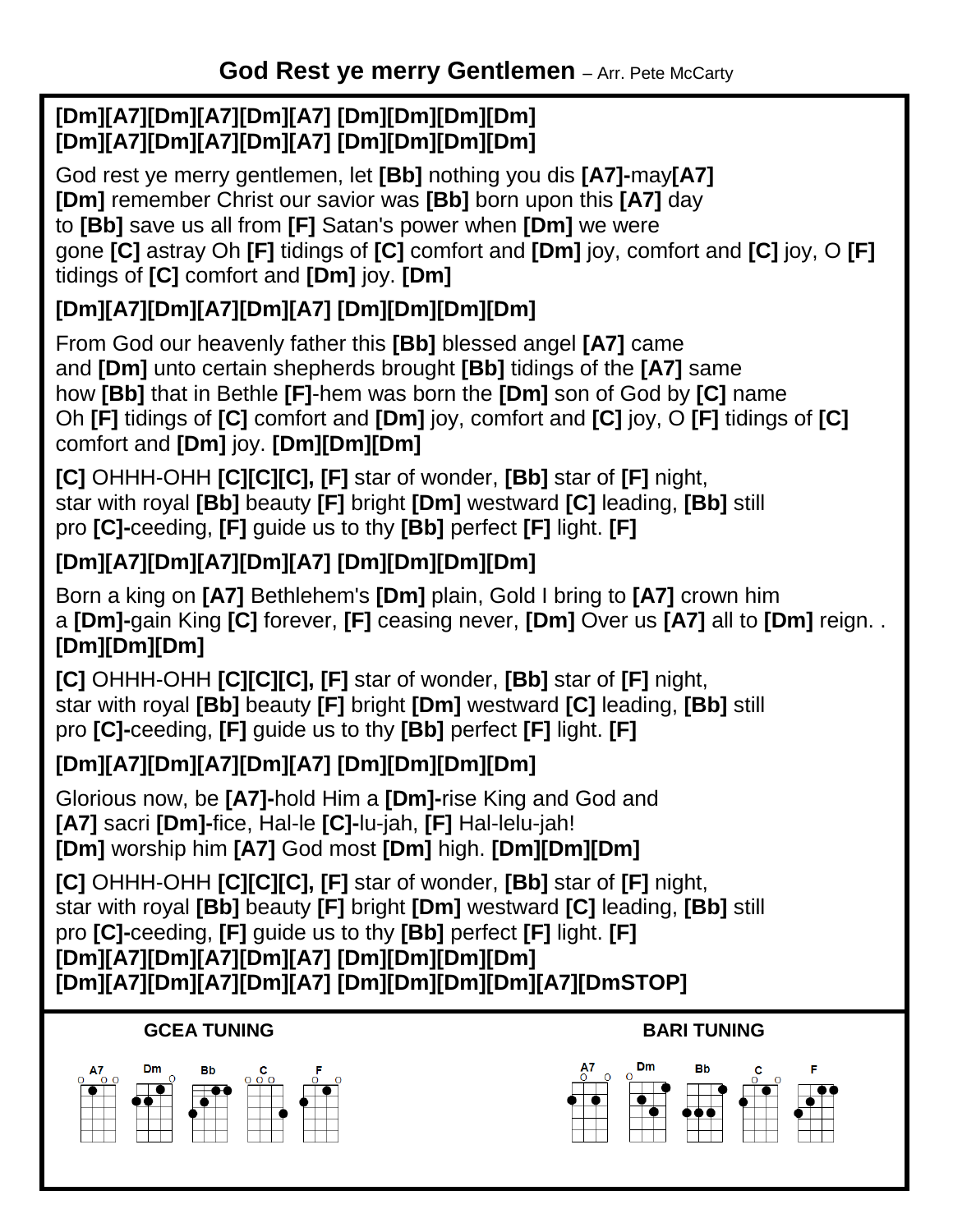**Have Yourself a Merry Little Christmas-Hugh Martin and Ralph Blane Arr. Pete McCarty**

**[G-T][V] [Em-T][V] [Am-T][Am] [D7-T][D7] [G-T][V] [Em7- T][V] [Am-T][Am] [D7-T][D7]**

 $rac{c}{c}$ **[G]** Have your **[Em]** self a **[Am]** Merry Little **[D7]** Christmas, **[G]** Let your **[Em7]** heart be **[Am]** light **[D7][D7] [G]** From now **[Em]** on our **[Am]** troubles will be **[D7]** out of **[B]** sight **[E7][E7][Am][Am][D7][D7]**

**[G]** Have your **[Em]** self a **[Am]** Merry Little **[D7]** Christmas, **[G]** make the **[Em7]** yule tide **[Am]** gay **[D7][D7] [G]** From now **[Em]** on our **[Am]** troubles will be will be **[D7]** miles a **[Em]** way**[Em] [Em] [Dm][Dm] [G7][G7]**

**[Cmaj7]** Here we are as in **[Gmaj7]** olden days, Happy **[Am]** Golden days **[D7]** of **[Gmaj7]** yore **[A9]** Faithful friends, who are **[Bm7]** dear to us, Gather **[D]** near to us **[A7]** once **[Am]** more **[D7][D7] [G]** Through the **[Em7]** years we **[Am]** all will be to **[D7]** gether, **[G]** If the **[Em7]** fates al-**[Am]-**low, **[D7][D7] [G]** hang a **[Em]** shining **[Am]** star upon the **[B7]** highest **[Em]**bough **[Em][Em][Em] [G7][G7][G7]** and **[Cmaj7]** have yourself a **[Am]** merry, little **[D7]** Christ-mas **[G]**now.**[Em-T][V] [Am-T][Am] [D7-T][D7] [G-T][V] [Em7-T][V] [Am-T][Am] [D7-T][D7] [Gmaj7STRUM]**



**Note:**

**Each '[chord]' by itself, receives 1 strum.**

**'[chord-T]' is just a gentle down strum with your thumb**

**[V]** 

**Represents 1 down strum using the nails of all four fingers**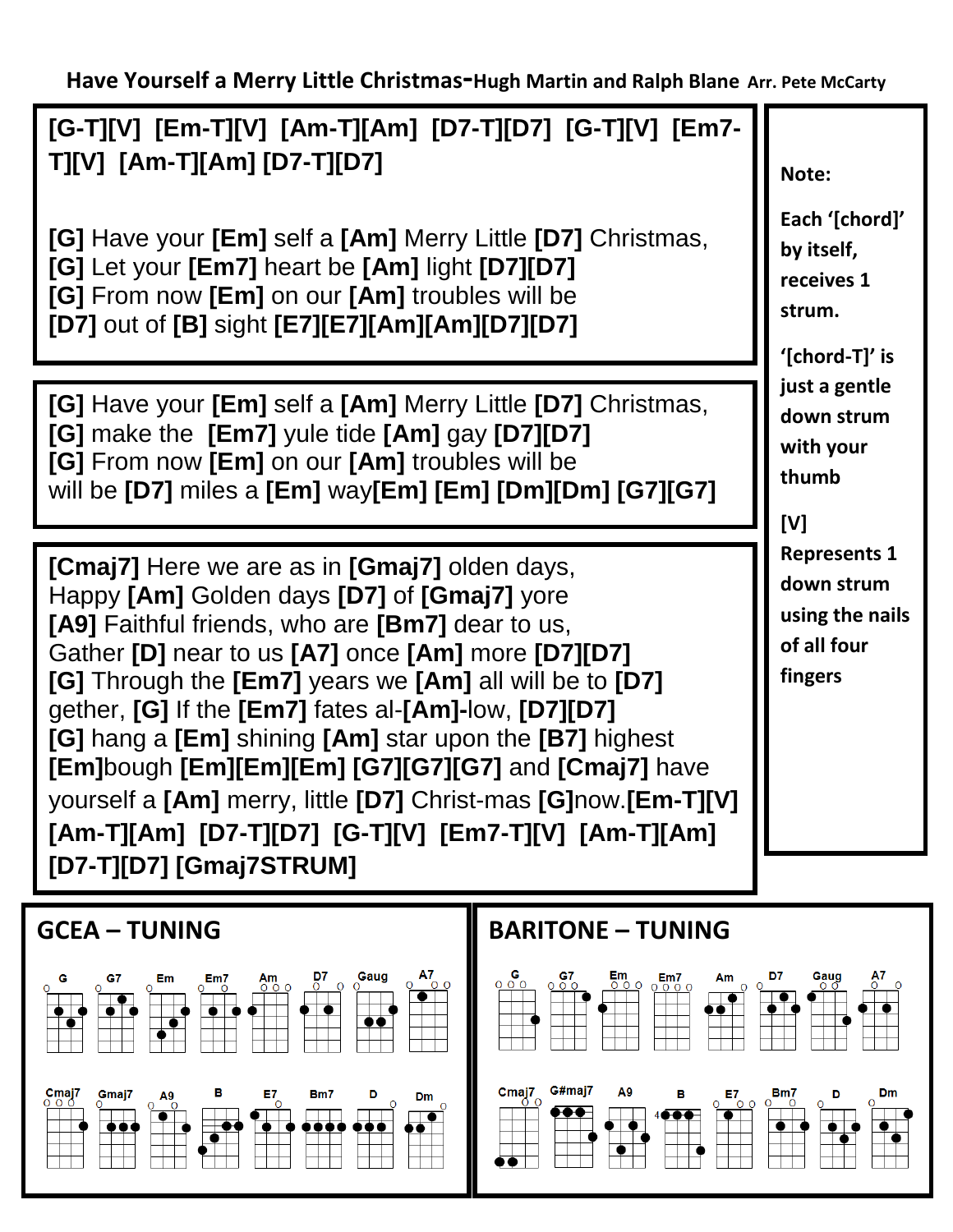### **I Want a Hippopotamus for Christmas** - John Rox Arr. Pete McCarty

#### **DON'T SING! KAZOO OR HUM**

**[G]** I want a hippopotamus for Christmas only a hippopotamus will **[D]** do **[D7]** Don't want a doll, no dinky Tinker Toy I **[A]** want a hippopotamus to **[D7]** play with and enjoy

#### **SING!!**

5<br>[(<br>דו **[G]** I want a hippopotamus for Christmas only a hippopotamus will **[D]** do **[D7]** Don't want a doll, no dinky Tinker Toy I **[A]** want a hippopotamus to **[D7]** play with and enjoy

 I **[G]** want a hippopotamus for Christmas I don't think Santa Claus will mind, do **[D]** you? He **[D7]** won't have to use our dirty chimney flue Just [A] bring him through the front door, that's the **[D7]** easy thing to do

I can **[G7]** see me now on **[C]** Christmas morning, **[G7]** creeping down the **[C]** stairs Oh what **[D7]** joy and what surprise when I **[G]** open up my eyes to see a **[A]** hip-po he-ro **[D]** standing **[D7]** there

I **[G]** want a hippopotamus for Christmas only a hippopotamus will **[D]** do **[D7]** No crocodiles, no rhinoceroses I **[A]** only like **[D7]** hippopotamuses And **[A]** hippopota **[D7]** -muses like me **[G]** too

#### **DON'T SING! KAZOO OR HUM**

**[G]** I want a hippopotamus for Christmas only a hippopotamus will **[D]** do **SING!!**

**[D7]** Mom says the hippo would eat me up, but then **[A]** Teacher says a hippo is a **[D7]** vegetarian!

#### **DON'T SING! KAZOO OR HUM**

**[G]** I want a hippopotamus for Christmas only a hippopotamus will **[D]** do **SING!!**

**[D7]** There's lots of room for him in our two-car garage

**[A]** I'd feed him there and wash him there and **[D7]** give him his massage

I can **[G7]** see me now on **[C]** Christmas morning, **[G7]** creeping down the **[C]** stairs Oh what **[D7]** joy and what surprise when I **[G]** open up my eyes to see a **[A]** hip-po he-ro [D] standing **[D7]** there

I **[G]** want a hippopotamus for Christmas only a hippopotamus will **[D]** do **[D7]** No crocodiles, no rhinoceroses I **[A]** only like **[D7]** hippopotamuses And **[A]** hippopota **[D7]** -muses like me **[G]** too





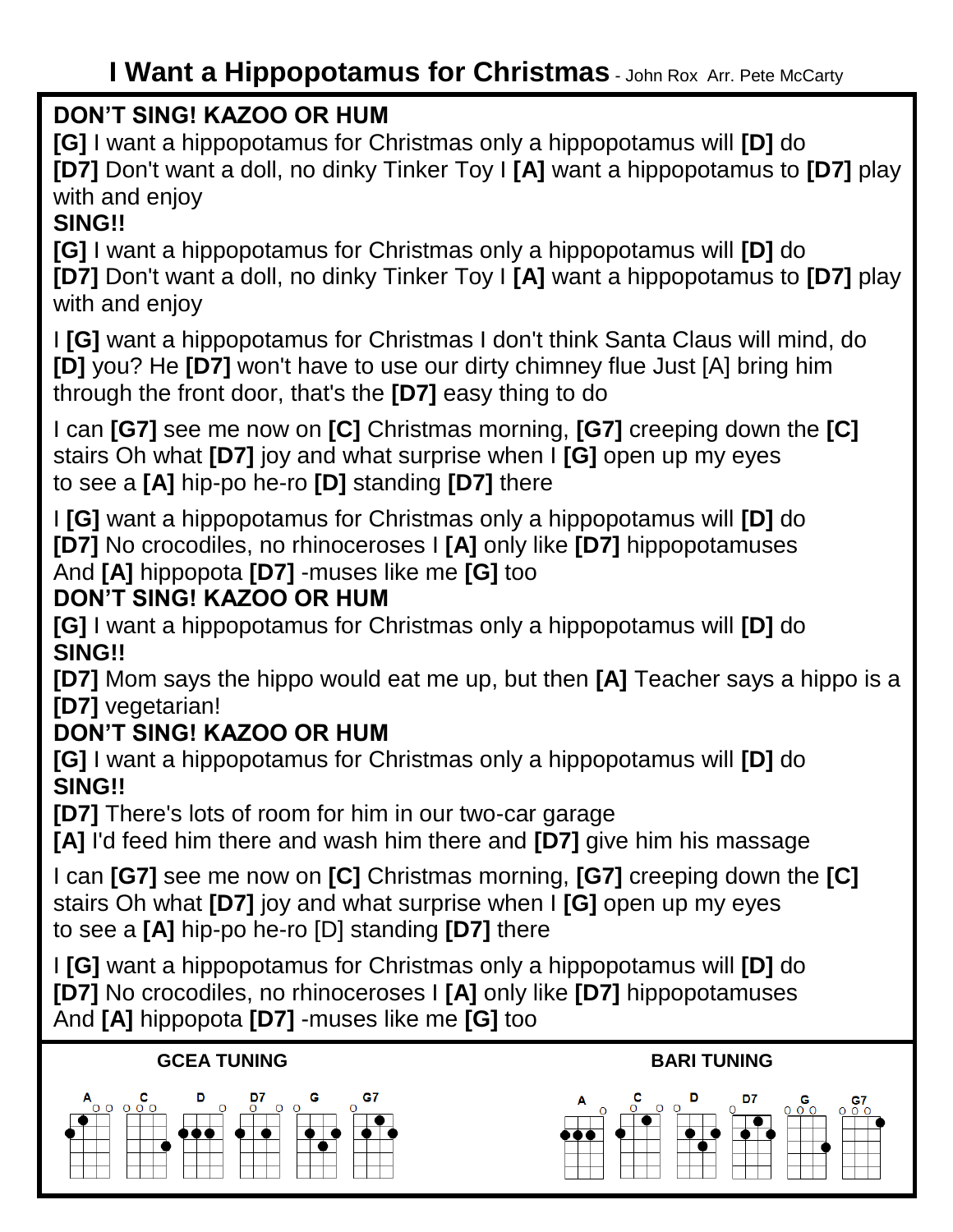**I'll Be Home For Christmas** – Gannon and Kent Arr. Pete McCarty

**[G][G] [Gdim][Gdim] [Am][Am] [D7][D7] [G7][G7] [E7][E7] [Am][Am][Am][Am] [Cm][Cm][Cm][Cm] [Em7][Em7][Em7][Em7] [A7][A7][A7][A7] [Am][Am] [D7HOLD] [II]**

**[G]** I'll be **[Gdim]** home for **[Am]** Christmas **[D7][D7] [G7]** You can **[E7]** count on **[Am]** me **[Am][Am][Am] [Cm]** Please have snow And **[Em7]** mistle -toe And **[A7]** presents under the **[Am]** tree **[D7][D7]**

**[G]** Christmas **[Gdim]** Eve will **[Am]** find me **[D7][D7] [G7]** Where the **[E7]** love light **[Am]** gleams **[Am][Am][Am] [C6]** I'll be **[Cm]** home for **[Bm7]** Christ **[E7]**-mas If **[A7]** only **[Am]** in **[D7]** my **[G]** dreams**[G][G][G]**

**[G][G] [Gdim][Gdim] [Am][Am] [D7][D7] [G7][G7] [E7][E7] [Am][Am][Am][Am] [Cm][Cm][Cm][Cm] [Em7][Em7][Em7][Em7] [A7][A7][A7][A7] [Am][Am] [D7HOLD] [II]**

**[G]** Christmas **[Gdim]** Eve will **[Am]** find me **[D7][D7] [G7]** Where the **[E7]** love light **[Am]** gleams **[Am][Am][Am] [C6]** I'll be **[Cm]** home for **[Bm7]** Christ **[E7]**-mas If **[A7]** only **[Am]** in **[D7]** my **[G]** dreams**[G][G][G]** If **[A7]** only **[Am]** in **[D7]** my **[GHOLD]** dreams

#### **GCEA TUNING**



#### **BARI TUNING**

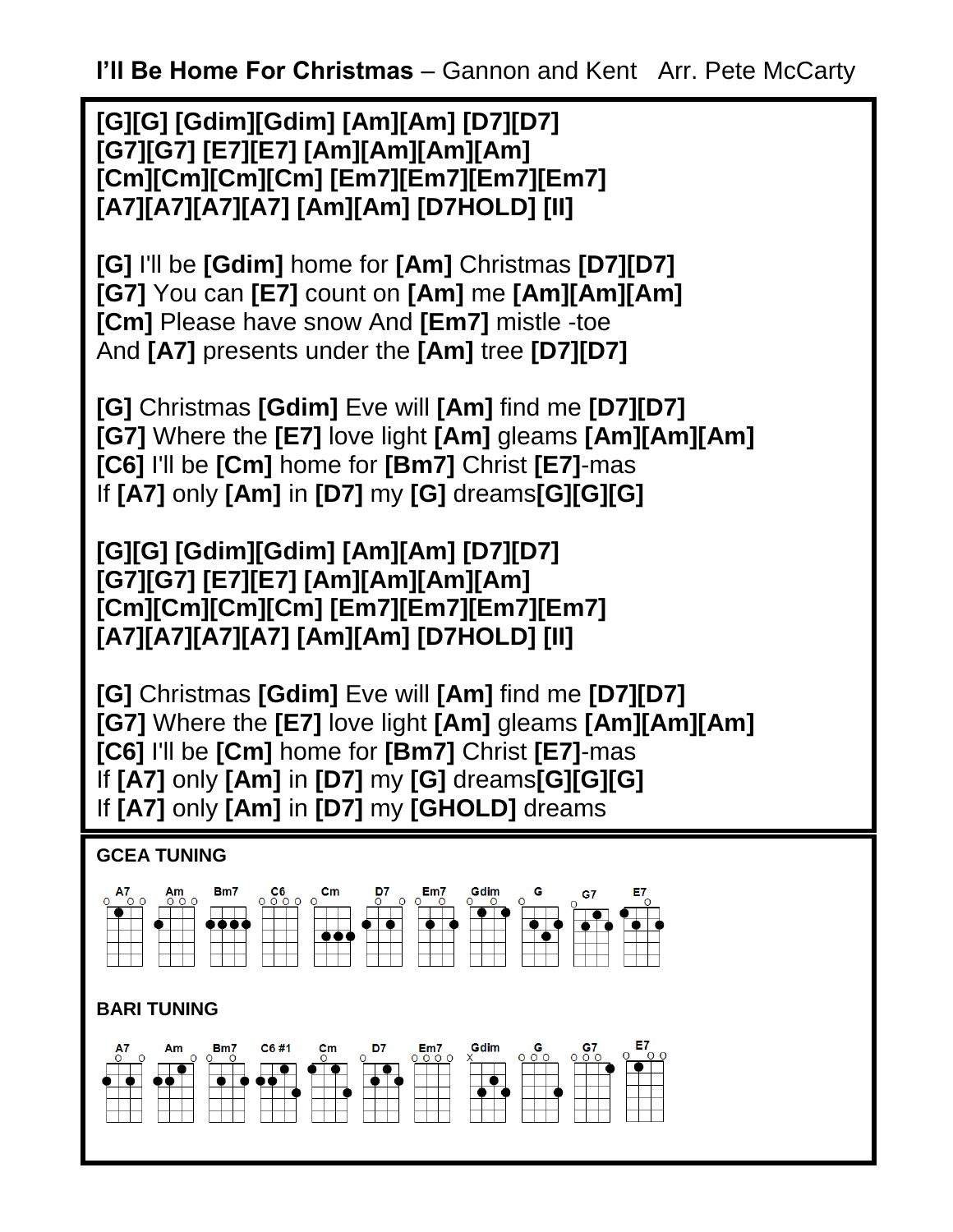## **It's Beginning to look a lot like Christmas**

**-** Meredith Willson Arr. Tim Stacks & Pete McCarty

It's be **[G]**-ginning to look a **[C]** lot like **[G]** Christmas **[G][G]** every **[B7]**-where you **[C]** go **[E7][E7]** take a **[Am]** look in the five and **[D7]** ten **[G]** glistening once a **[Em]-**gain with **[A]** candy canes and **[A7]** silver lanes a **[Am7]**-glow **[D7HOLD]**

It's be **[G]**-ginning to look a **[C]** lot like **[G]** Christmas **[G][G]** toys in **[B7]** every **[C]** store **[E7][E7]** but the **[Am]** prettiest sight to **[D7]** see, is the **[G]** holly that will **[E7]** be on your **[Am]** own **[D7]** front **[G]** door **[G][G]**

A pair of **[B7]** hop-along boots and a pistol that shoots is the **[Em]** wish of **[B7]** Barney and **[Em]** Ben **[A7]** dolls that will talk and will go for a walk

is the **[D7]** hope of **[A7]** Janice and **[D7]** Jen

And Mom and Dad can hardly wait for school to start a**[D7HOLD]**-gain

It's be **[G]**-ginning to look a **[C]** lot like **[G]** Christmas **[G][G]** every **[B7]-**where you **[C]** go **[E7][E7]** there's a **[Am]** tree in the Grand Ho **[D7]-t**el **[G]** one in the park as **[Em]** well the **[A]** sturdy kind that **[A7]** doesn't mind the **[Am7]** snow **[D7HOLD]**

It's be **[G]**-ginning to look a **[C]** lot like **[G]** Christmas **[G][G]** Soon the **[B7]** bells will **[C]** start **[E7][E7]**

And the **[Am]** thing that will make them **[D7]** ring

Is the **[G]** carols that you **[E7]** sing right with **[Am]**-in **[D7]** your **[G]** heart **INSTRUMENTAL**

It's beginning to look a **[C]** lot like **[G]** Christmas **[G][G]** every **[B7]-**where you **[C]** go **[E7][E7]** there's a **[Am]** tree in the Grand Ho **[D7]-t**el **[G]** one in the park as **[Em]** well the **[A]** sturdy kind that **[A7]** doesn't mind the **[Am7]** snow **[D7HOLD] SING**

It's be **[G]**-ginning to look a **[C]** lot like **[G]** Christmas **[G][G]** toys in **[B7]** every **[C]** store **[E7][E7]** but the **[Am]** prettiest sight to **[D7]** see, is the **[G]** holly that will **[E7]** be on your **[Am]** own **[D7]** front **[B7]** door **[E7HOLD]**sure its **[A7HOLD]** Christmas **[D7HOLD]** once **[GHOLD]** more….

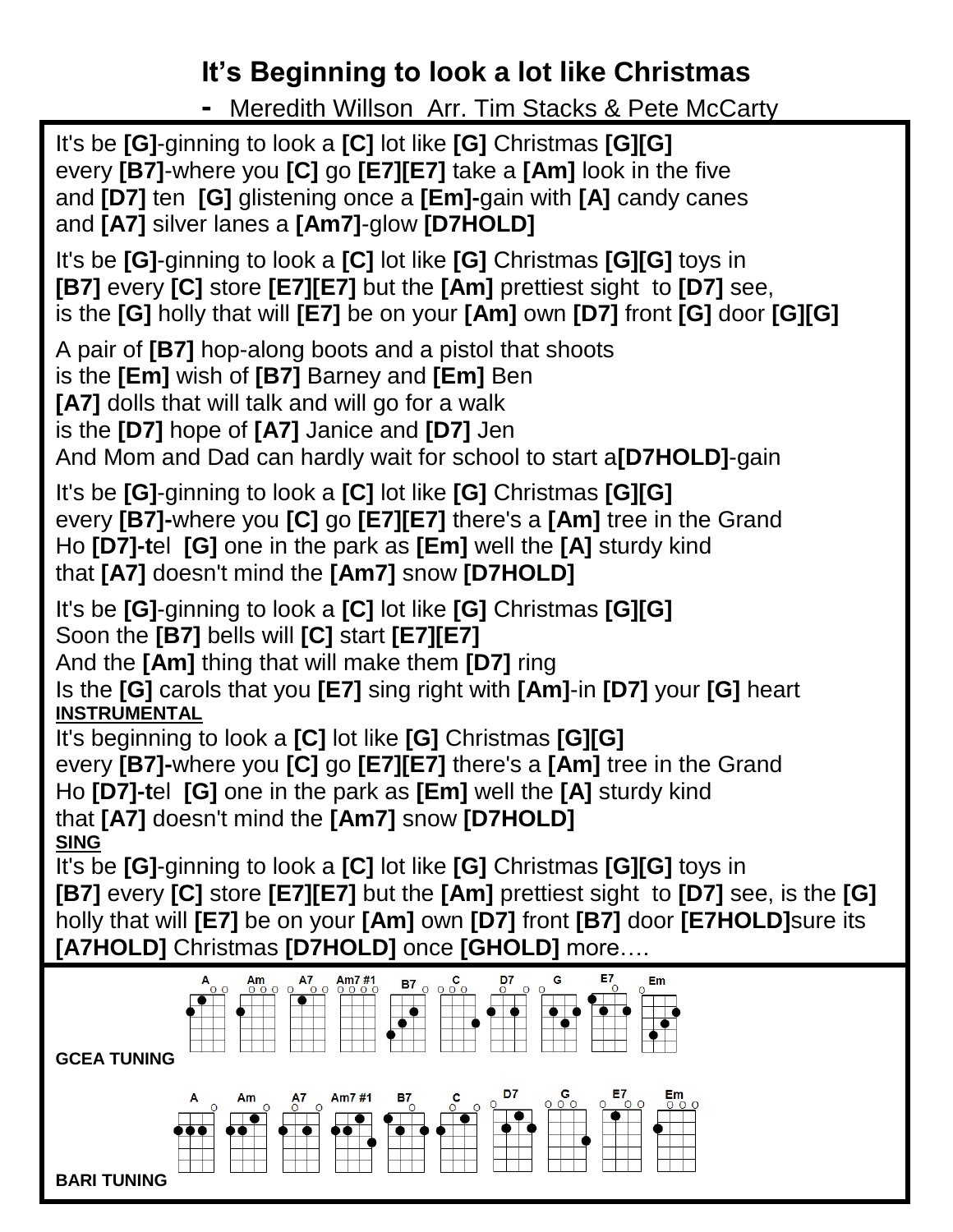## **[G][G][G][G] [D][D][D][D] [A7][A7][A7][A7] [DSTOP!]**

 **[D]** Dashing through the snow in a one horse open **[G]** sleigh, O'er the hills we **[A7]** go, laughing all the **[D]** way bells on bobtail ring, making spirits **[G]** bright, what fun it is to **[D]** ride and sing a **[A7]** sleighing song to **[D]**night!

**[A7]**Oh, **[D]** jingle Bells! Jingle Bells! Jingle all the way! **[G]** Oh what fun it **[D]** is to ride in a **[A7]** one horse open sleigh! HEY! **[D]** Jingle Bells! Jingle Bells! Jingle all the way! **[G]** Oh what fun it **[D]** is to ride in a **[A7]** one horse open **[D]**sleigh!

**[D]** A day or two ago I thought I'd take a **[G]**ride, and soon Miss Fannie **[A7]**  Bright was Seated by **[D]** my side, The horse was lean and lank, misfortune seemed his **[G]** lot, he got into a **[D]** drifted bank and **[A7]**we got up **[D]** sot!

**[A7]**Oh, **[D]** jingle Bells! Jingle Bells! Jingle all the way! **[G]** Oh what fun it **[D]** is to ride in a **[A7]** one horse open sleigh! HEY! **[D]** Jingle Bells! Jingle Bells! Jingle all the way! **[G]** Oh what fun it **[D]** is to ride in a **[A7]** one horse open **[D]**sleigh!

**[A7]**Oh, **[D]** jingle Bells! Jingle Bells! Jingle all the way! **[G]** Oh what fun it **[D]** is to ride in a **[A7]** one horse open sleigh! HEY! **[D]** Jingle Bells! Jingle Bells! Jingle all the way! **[G]** Oh what fun it **[D]** is to ride in a **[A7]** one horse open **[D]**sleigh! **[D][D][D][DSTOP!]**

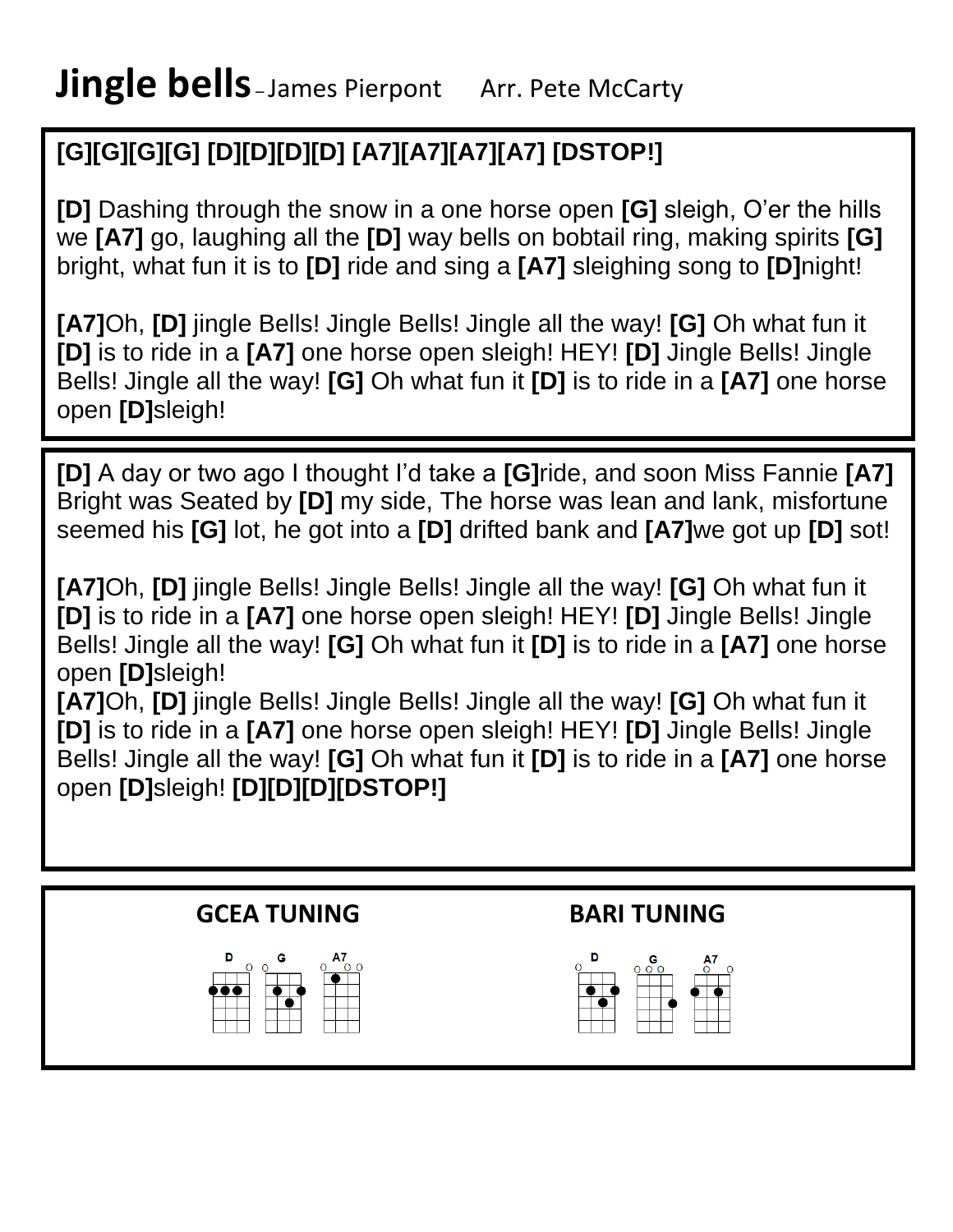#### **Let It Snow! Let It Snow! Let It Snow! - Jule Styne Arr. Pete McCarty**

#### **[C][C][C][C][G7][G7][G7][G7][C][C][C][C][G7HOLD]**

 de**[G7]**lightful, And **[Dm]**since we've no **[A7]**place to **[Dm]**go, let it Oh! The **[C]**weather out**[G7]**side is **[C]**frightful. But the fire is so **[G7]**snow let it snow let it **[C]**snow!

 **[G7]**poppin The **[Dm]**lights are turned **[A7]**way down **[Dm]**low. Let it It doesn't show **[G7]**signs of **[C]**stopping and I brought some corn for **[G7]**snow let it snow let it **[C]**snow

When we **[G]**finally kiss good night how I'll **[Am]**hate going out in the **[G]**storm But if you really hold me tight **[A7]**all the way **[D7]**home I'll be **[G]**warm**![G7]**

The **[C]**fire is **[G7]**slowly **[C]**dyin and my dear, we're still good **[G7]**bye-in But as **[Dm]**long as you **[A7]**love me **[Dm]**so, let it **[G7]**snow, let it snow, let it **[C]**snow!

## **NO SING!!! HUM OR KAZOO!!**

The **[C]**weather out**[G7]**side is **[C]**frightful. But the fire is so de**[G7]**lightful, And **[Dm]**since we've no **[A7]**place to **[Dm]**go, let it **[G7]**snow let it snow let it **[C]**snow!

It doesn't show **[G7]**signs of **[C]**stopping and I brought some corn for **[G7]**poppin The **[Dm]**lights are turned **[A7]**way down **[Dm]**low. Let it **[G7]**snow let it snow let it **[C]**snow

## **SING!!!**

When we **[G]**finally kiss good night how I'll **[Am]**hate going out in the **[G]**storm But if you really hold me tight **[A7]**all the way **[D7]**home I'll be **[G]**warm**![G7]**

The **[C]**fire is **[G7]**slowly **[C]**dyin and my dear, we're still good **[G7]**bye-in But as **[Dm]**long as you **[A7]**love me **[Dm]**so, let it **[G7]**snow, let it snow, let it **[C ]**snow, let it **[G7]**snow, let it snow, let it **[C]**snow **[C][C][CHOLD**



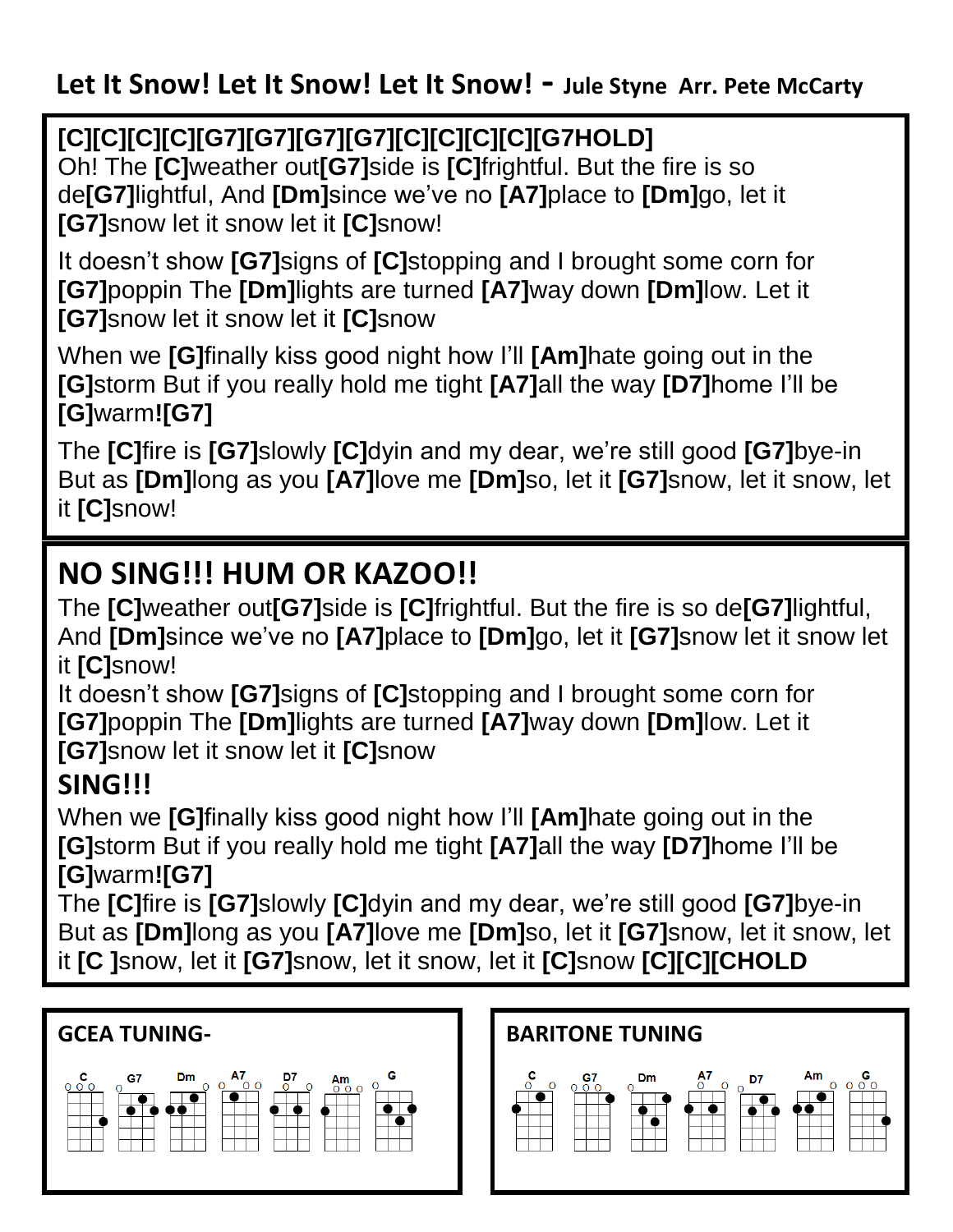## **[G][G][G][G] [G][G][G][G]**

**[G]** Look out the window, look out the window, see the snowflakes **[D]** fall look out the window, look out the window, winter's come to **[G]** call children singing, sleigh bells ringing as they glide **[D]** along Look out the window, look out the window, singin' the winter **[G]** song

**[C]** Out there where the snowman stands **[G]** on the icy lawn **[C]** children run to shake his hands for **[A7]** when the sun shines **[D]** he'll **[A7]** be **[DHOLD]** gone

**[G]** hurry, hurry, see the flurry, winter won't last **[D]** long.

look out the window, look out the window

singin' the winter **[G]** song**[G][G][G]**

Hear the voices shoutin', oh, goodness, what an **[D]** outin' It's winter, it's winter **[G]** again see the snowflakes fallin', winter sports are **[D]** callin' It's **[A7]** winter, it's winter time a **[D]-**gain **[A7][DHOLD]**

**[G]** Look out the window, look out the window, see the snowflakes **[D]** fall look out the window, look out the window, winter's come to **[G]** call children singing, sleigh bells ringing as they glide **[D]** along Look out the window, look out the window, singin' the winter **[G]** song

**[C]** Out there where the snowman stands **[G]** on the icy lawn **[C]** children run to shake his hands for **[A7]** when the sun shines **[D]** he'll **[A7]** be **[DHOLD]** gone

**[G]** hurry, hurry, see the flurry, winter won't last **[D]** long.

look out the window, look out the window

singin' the winter **[G]** song**[G][G][G]**

**[D]** Look out the window, look out the window **[A7]** singin' the **[D]** winter **[G]** song! **[G][G][G] [G][D][GHOLD]**

#### **GCEA TUNING BARI TUNING**



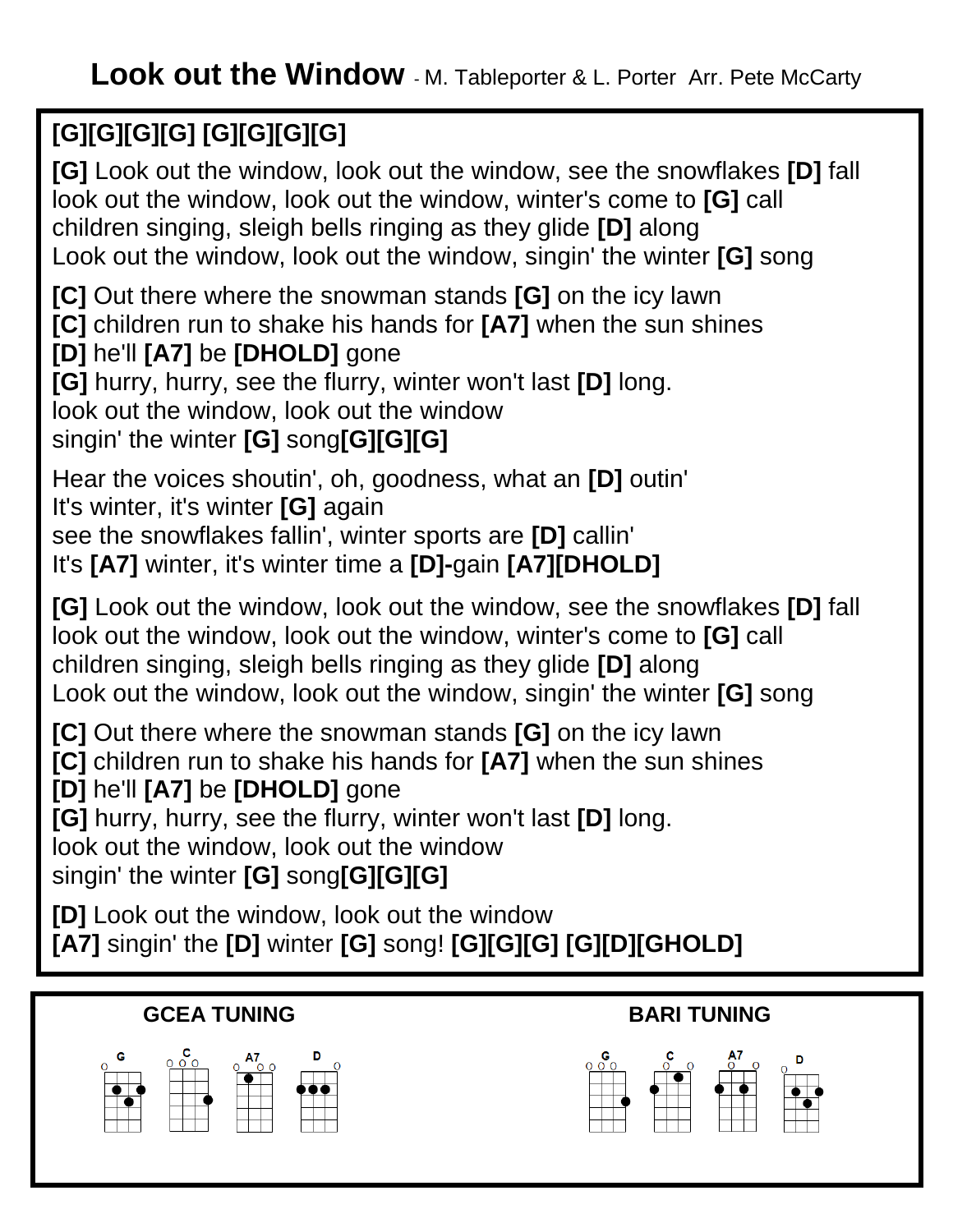」<br>、<br>、 .<br>da **[F]** Me-le Ka-li-ki-ma-ka is the thing to say on a bright Ha-wai-ian **[C7]** Christmas Day That's the island greeting that we send to you from the land where palm trees **[F]** sway **[F7]** Here we know that Christmas will be **[Bb]** green and bright**.** The **[D7]** sun will shine by day and the **[G7]** stars at **[C7]** night. **[F]** Me-le Ka-li-ki-ma-ka Is Ha-**[Cm]** wai-I's **[D]** way to **[G7]** say Merry **[C7]** Christmas to **[F]** you!

# **NO SING! HUM OR KAZOO!!**

**[F]** Me-le Ka-li-ki-ma-ka is the thing to say on a bright Ha-wai-ian **[C7]** Christmas Day That's the island greeting that we send to you from the land where palm trees **[F]** sway **[F7]** Here we know that Christmas will be **[Bb]** green and bright**.** The **[D7]** sun will shine by day and the **[G7]** stars at **[C7]** night. **[F]** Me-le Ka-li-ki-ma-ka Is Ha-**[Cm]** wai-I's **[D]** way to **[G7]** say Merry **[C7]** Christmas to **[F]** you!

# **SING!!!!**

**[F]** Me-le Ka-li-ki-ma-ka is the thing to say on a bright Ha-wai-ian **[C7]** Christmas Day That's the island greeting that we send to you from the land where palm trees **[F]** sway **[F7]** Here we know that Christmas will be **[Bb]** green and bright**.** The **[D7]** sun will shine by day and the **[G7]** stars at **[C7]** night. **[F]** Me-le Ka-li-ki-ma-ka Is Ha-**[Cm]** wai-I's **[D]** way to **[G7]** say Merry **[C7]** Christmas to **[F]** you!

to **[G7]** say Merry **[C7]** Christmas to **[F]** you **SLOWER…..**

to **[G7]** say….Merry **[C7]** Christmas…. to **[F]** you! **[FSTOP!]**



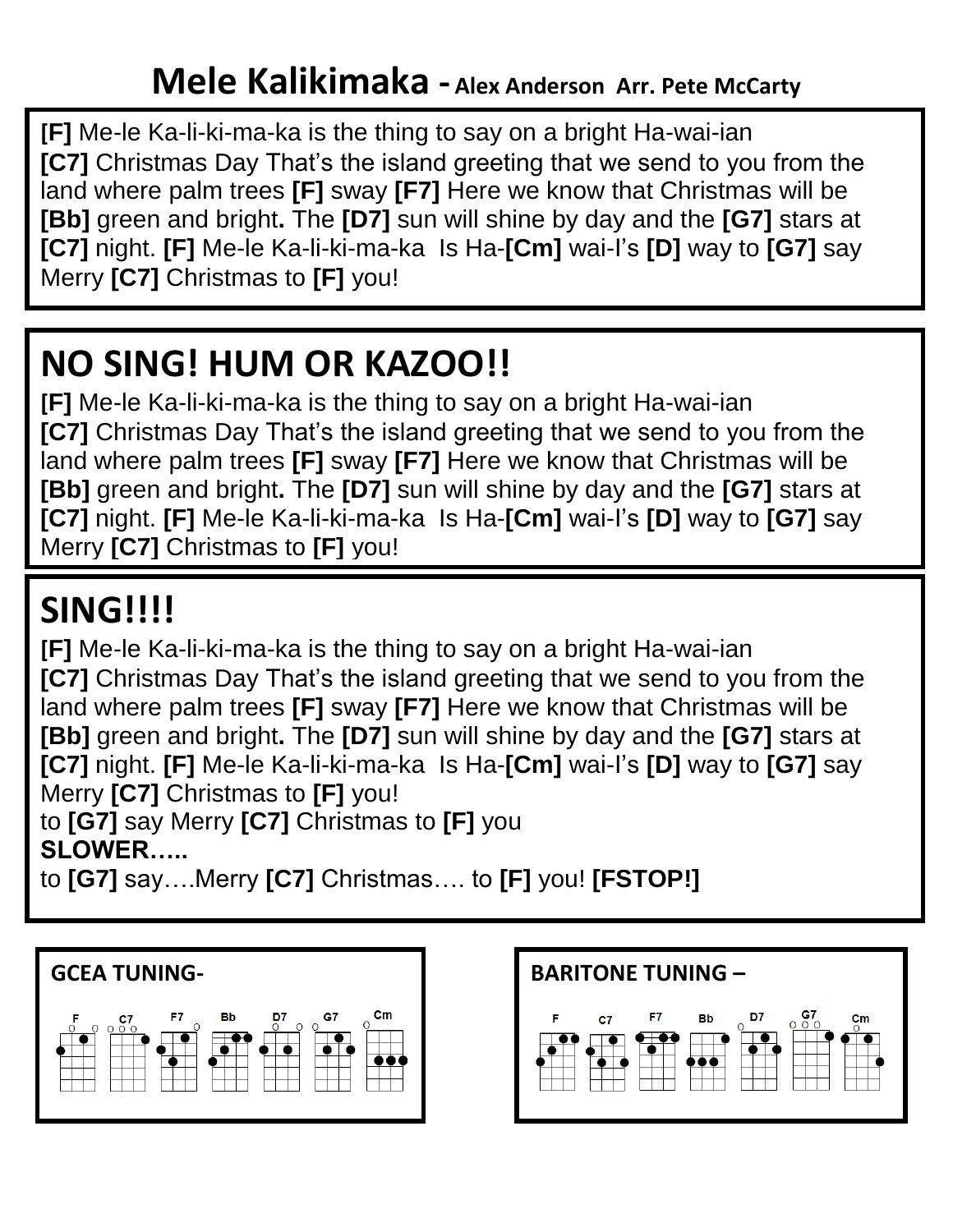#### **[D][D][D][D] [A][A][A][A] [G][G][G][G] [A]A][A][A] [D][D][D][D] [G][G][G][G] [D][D] [A][A] [D][D][DHOLD]**

Little toy **[D]** trains, little toy **[A]** tracks little boy **[G]** toys coming from a **[A]** sack carried by a **[D]** man dressed in white and **[G]** red little boy, **[D]** don't you think it's **[A]** time you were in **[D]** bed?

Close your **[A]** eyes listen to the **[G]** ski-**[D]**-es all is **[Bm]** calm, all is well soon you'll hear Kris **[A]** Kringle and the jingle **[AHOLD]** bells

Bringin' Little toy **[D]** trains, little toy **[A]** tracks little boy **[G]** toys coming from a **[A]** sack carried by a **[D]** man dressed in white and **[G]** red little boy, **[D]** don't you think it's **[A]** time you were in **[D]** bed?**[D][D][D]**

#### **[D][D][D][D] [A][A][A][A] [G][G][G][G] [A]A][A][A] [D][D][D][D] [G][G][G][G] [D][D] [A][A] [D][D]**

Close your **[A]** eyes listen to the **[G]** ski-**[D]**-es all is **[Bm]** calm, all is well soon you'll hear Kris **[A]** Kringle and the jingle **[AHOLD]** bells

Bringin' Little toy **[D]** trains, little toy **[A]** tracks little boy **[G]** toys coming from a **[A]** sack carried by a **[D]** man dressed in white and **[G]** red little boy, **[D]** don't you think it's **[A]** time you were in **[D]** bed? little boy, don't you think it's **[A]** time you were in **[D]** bed?**[D][D][D] [D][D][D][D] [A][A][A][A] [G][G] [A][A] [DHOLD]**

#### **GCEA TUNING BARI TUNING**



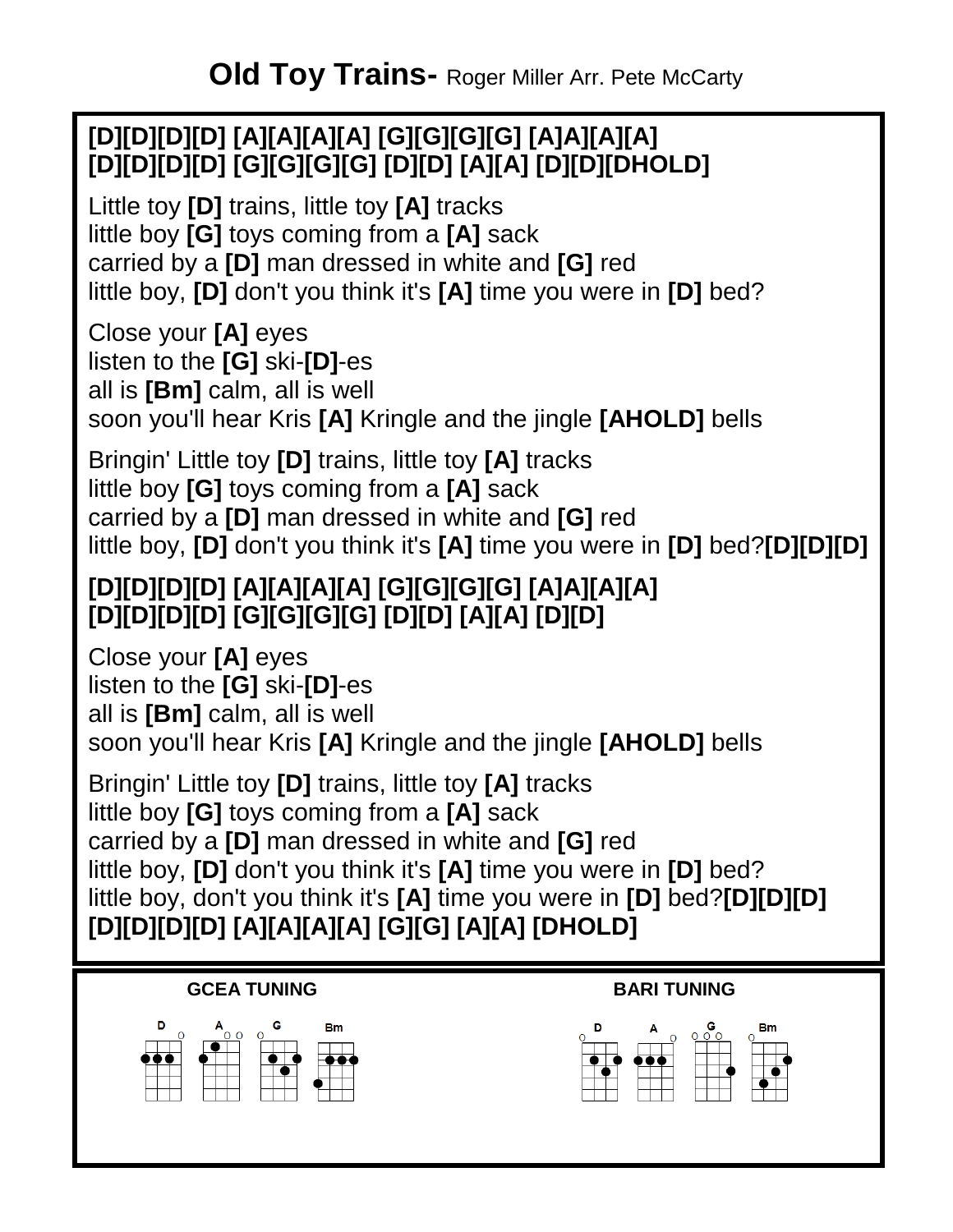#### **[C][C][G7][G7][C][C][G7HOLD]**

 Mistletoe hung where you can see every couple tries to **[C]** stop **[C]** Rockin around the Christmas tree at the **[G7]** Christmas party hop Rockin around the Christmas tree let the **[G7]**Christmas spirit ring Later we'll have some punkin pie and well do some carol **[C]**ing **[C7] V1 [F]** You will get a sentimental **[Em]** feeling when you hear **[Am]** Voices singing lets be jolly, **[D7STOP!]** deck the halls with **[G7]** boughs of holly. **[C]** Rockin around the Christmas tree have a **[G7]** happy holiday Everyone dancing merrily in the new old fashioned **[C]** way**…[G7][G7]**

## **DON'T SING!!! PLAY KAZOO!!!**

**[C]** Rockin around the Christmas tree at the **[G7]** Christmas party hop Mistletoe hung where you can see every couple tries to **[C]** stop Rockin around the Christmas tree let the **[G7]**Christmas spirit ring Later we'll have some punkin pie and well do some carol **[C]**ing **[C7] V2 SING!!!!**

#### **[F]** You will get a sentimental **[Em]** feeling when you hear **[Am]** Voices singing lets be jolly, **[D7STOP!]** deck the halls with **[G7]** boughs of holly. **[C]** Rockin around the Christmas tree have a **[G7]** happy holiday Everyone dancing merrily in the **NEW! OLD! FASHIONED! [C]** way**!!![C][CSTOP!]**





**Each '[chord]' by itself, receives 1 strum.**

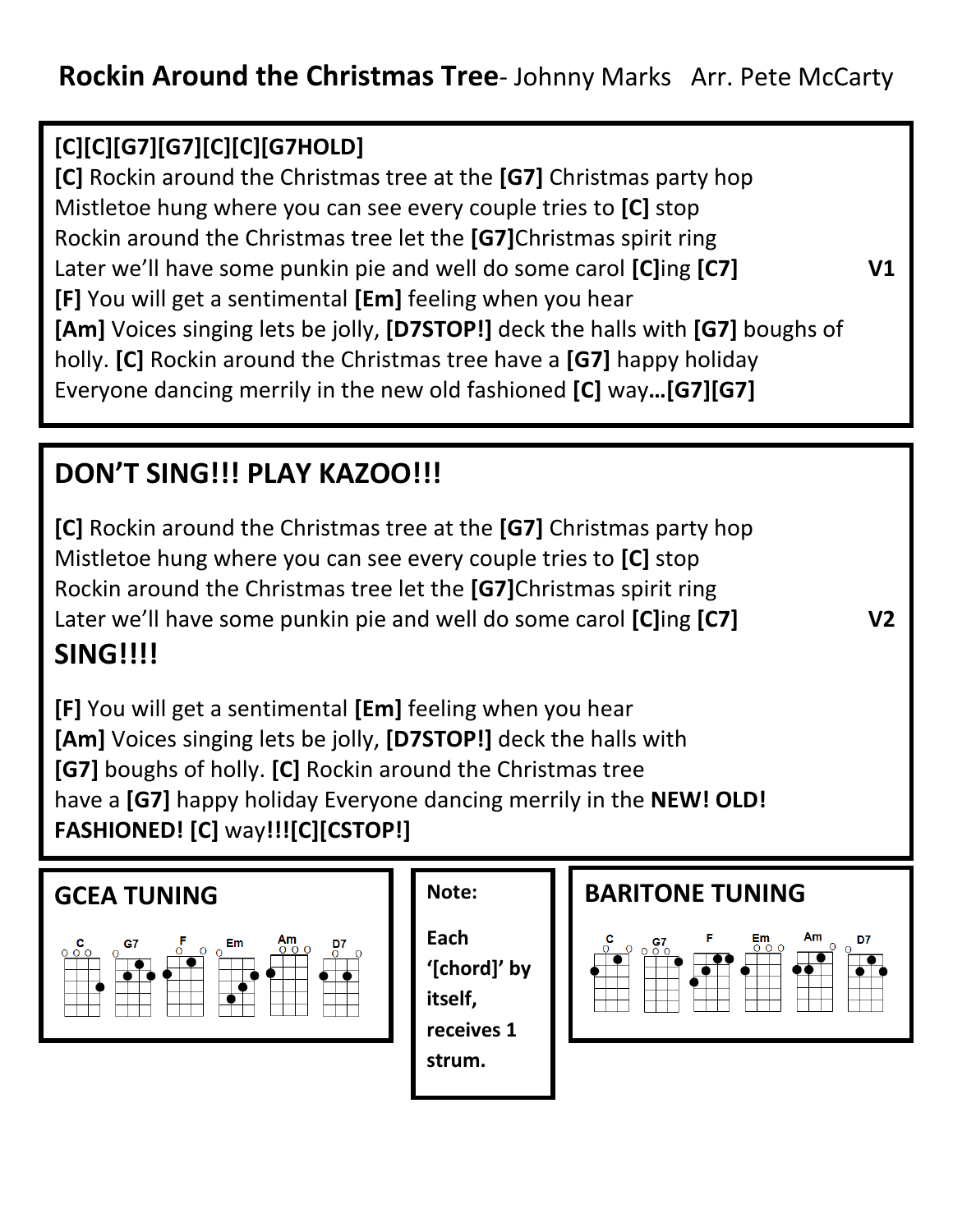## **Rockin White Christmas**-Irving Berlin Arr. Pete McCarty





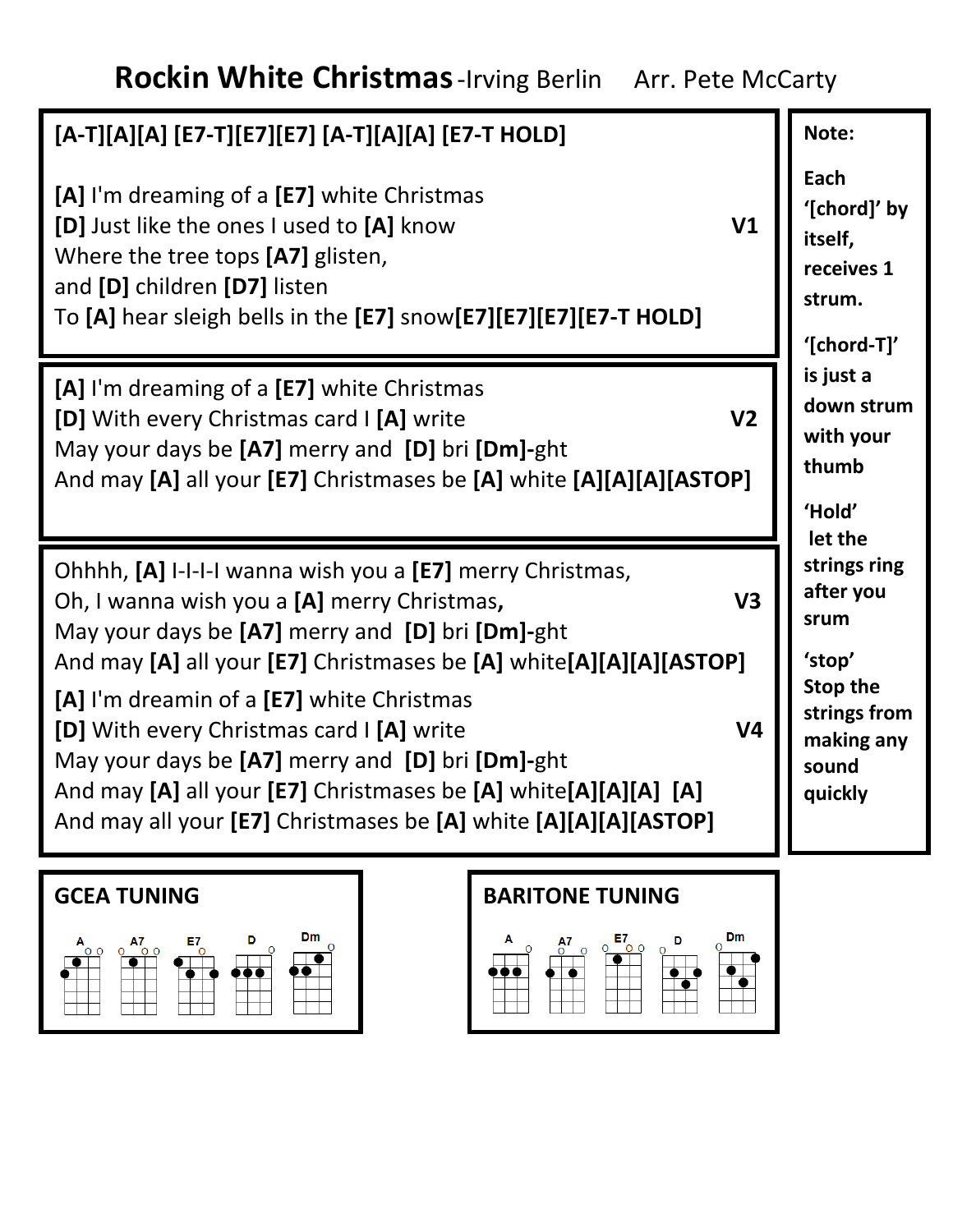## **Rudolf the Red Nose Reindeer – Johnny Marks Arr. Pete McCarty**

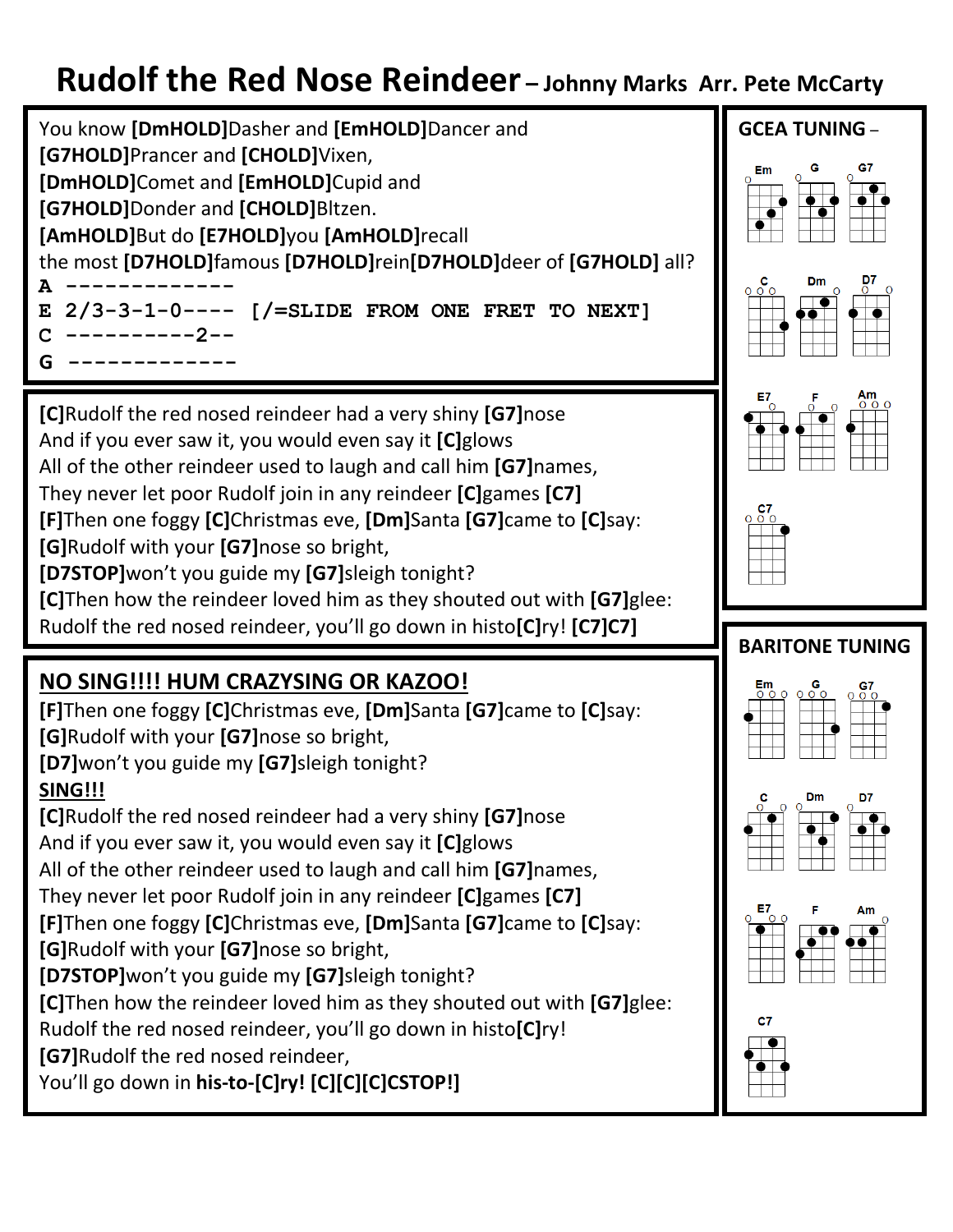**Santa Claus is Comin' to Town** – J. Fred Coots Arr. Pete McCarty and Jim Allen

#### כ:<br>17<br>י **[G-T][V] [G7-T][V] [C-T][V] [Cm-T][Cm] [G-T][G] [Em-T][Em] [Am-T][Am] [D7-T][D7] [G-T][G][G][G] [D7][D7][D7]**

Ohh **[G]** you better watch **[G7]** out you **[C]** better not **[Cm]** cry you **[G]** better not **[G7]** pout I'm **[C]** telling you **[Cm]** why **[G]** Santa **[Em]** Claus is **[Am]** coming **[D7]** to **[G]** town **[G][G][G][D7][D7][D7]**

He's **[G]** making a **[G7]** list, **[C]** Checking it **[Cm]** twice**,[G]** Gonna find **[G7]** out Who's **[C]** naughty or **[Cm]** nice **[G]** Santa **[Em]** Claus is **[Am]** coming **[D7]** to **[G]** town **[G][G][G] [G7][G7][G7]**

He **[C]** sees you when you're sleeping he **[G7]** knows when you're a **[C]** wake He **[A7]** knows if you've been **[D]** bad or **[D7]** good So be **[A]** good for **[A7]** goodness **[D]** sake **[D7][D7]**

Oh you **[G]** better **[G7]** watch out you **[C]** better not **[Cm]** cry you **[G]** better not **[G7]** pout I'm **[C]** telling you **[Cm]** why **[G]** Santa **[Em]** Claus is **[Am]** coming **[D7]** to **[G]** town **[G][G][G] [D7][D7][D7][D7]**

#### **[G-T][V] [G7-T][V] [C-T][V] [Cm-T][Cm] [G-T][G] [Em-T][Em] [Am-T][Am] [D7-T][D7] [G-T][G][G][G] [D7][D7][D7]**

With **[G]** little tin **[G7]** horns, **[C]** little toy **[Cm]** drums **[G]**Rooty toot **[G7]** toots and **[C]** rummy tum **[Cm]** tums **[G]** Santa **[Em]** Claus is **[Am]** coming **[D7]** to **[G]** town **[G][G][G][D7][D7][D7]**

And **[G]** curly head **[G7]** dolls that **[C]** toddle and **[Cm]** coo **[G]** Elephants, **[G7]** boats, and **[C]** kiddie cars **[Cm]** too **[G]** Santa **[Em]** Claus is **[Am]** comin' **[D7]** to **[G]** town **[G][G][G] [G7][G7][G7]**

Then **[C]** kids in Girls and Boy land will **[G7]** have a jubi - **[C]** lee,

They're **[A7]** gonna build a **[D]** Toyland **[D7]** town all a- **[A]** round the **[A7]** Christmas **[D7-T HOLD]** tree

Oh you **[G]** better **[G7]** watch out you **[C]** better not **[Cm]** cry you **[G]** better not **[G7]** pout I'm **[C]** telling you **[Cm]** why **[G]** Santa **[Em]** Claus is **[Am]** coming **[D7]** to **[G]** town **[G][G][G] [D7][D7][D7]** OH **[G]** Santa **[Em]** Claus is **[Am]** coming **[D7]** to **[G]** town **[G][G][G] [G][D7][GHOLD]**



**Note:**

**Each '[chord]' by itself, receives 1 strum.**

**'[chord-T]' is just a gentle down strum with your thumb**

**[V] Represents 1 down strum using the nails of all four fingers**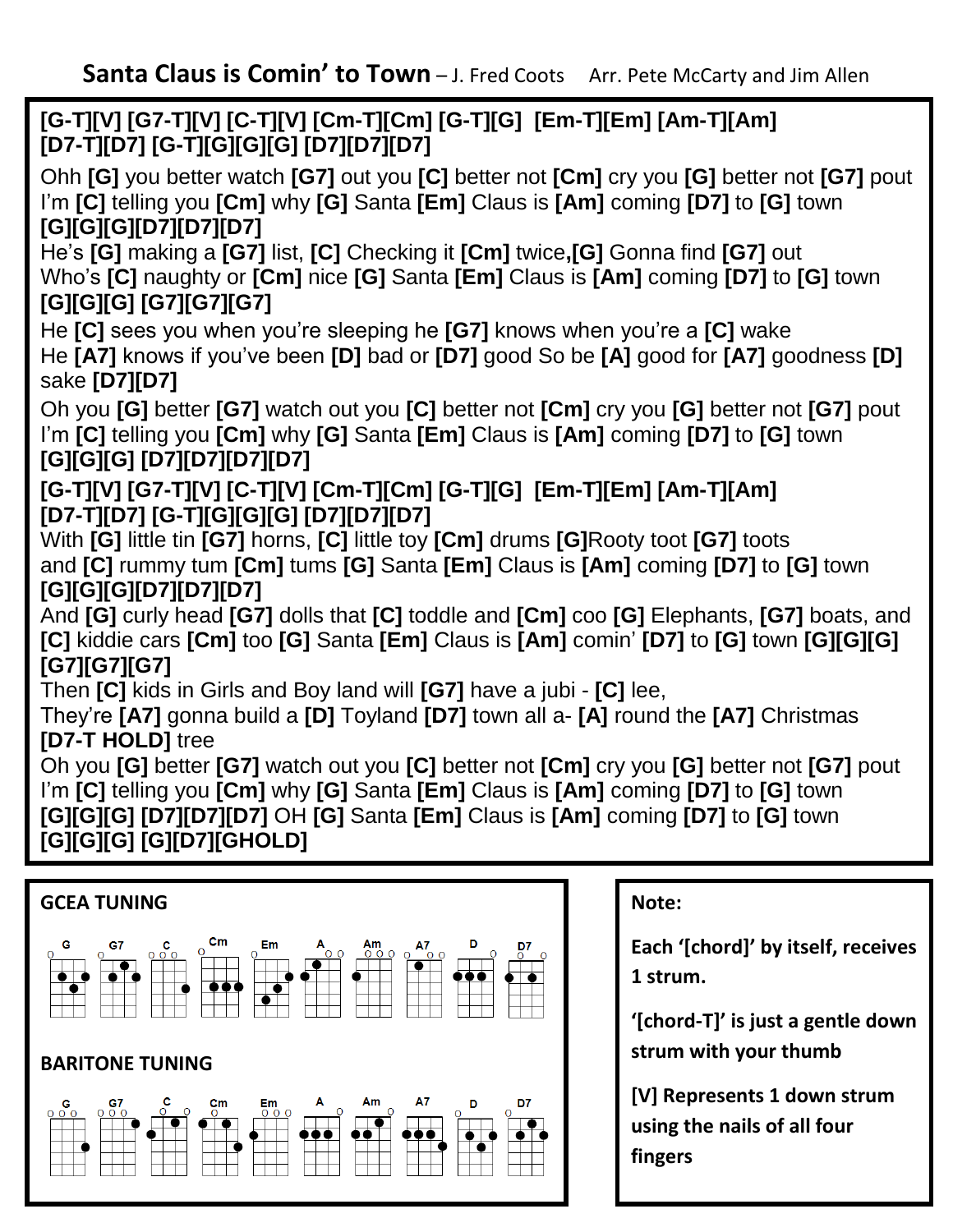**HUM….. [G]** Silent night, holy night! **[D7]** All is calm, **[G]** all is **[G7]** bright. **[C]** 'round yon Virgin, **[G]** Mother and Child. **[C]** Holy infant so **[G]** tender and mild, **[D7]** Sleep in heavenly **[G]** peace, Sleep in **[D7]** heavenly **[G]** peace **[G][G] [G][G][G] SING** Silent night, holy night! **[D7]** All is calm, **[G]** all is **[G7]** bright. **[C]** 'round yon Virgin, **[G]** Mother and Child. **[C]** Holy infant so **[G]** tender and mild, **[D7]** Sleep in heavenly **[G]** peace, Sleep in **[D7]** heavenly **[G]** peace **[G][G] [G][G][G]** Silent night, holy night! **[D7]** Shepherds quake **[G]** at the **[G7]** sight. **[C]** Glories stream from **[G]** heaven afar **[C]** Heavenly hosts sing **[G]** Alleluia, **[D7]** Christ the Savior is **[G]** born! Christ the **[D7]** Savior is **[G]** born **[G][G] [G][G][G]** Silent night, holy night! **[D7]** Son of God **[G]** love's pure **[G7]** light. **[C]** Radiant beams from **[G]** Thy holy face

**[C]** With the dawn of **[G]** redeeming grace,

**[D7]** Jesus Lord, at Thy **[G]** birth Jesus **[D7]** Lord, at Thy **[G]** birth Jesus **[D7]** Lord, at Thy **[G]** birth **[GSTRUM]**

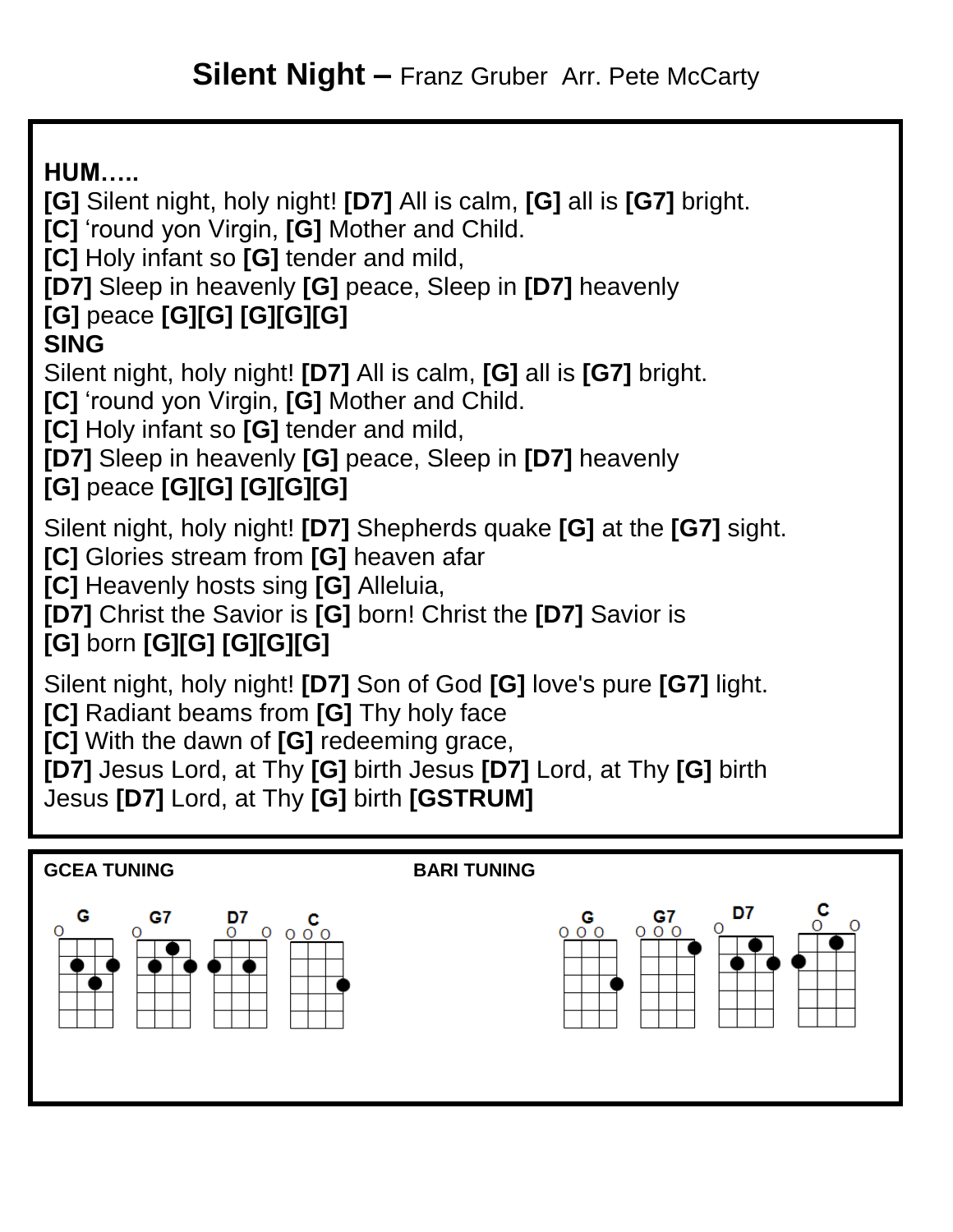**Silver Bells** – Jay Livingston and Ray Evans Arr. Pete McCarty and Ruth Irace

## **[G-T][G][G] [G-T][G][G] [G-T][G][G] [G-T HOLD]**

 City **[G]** sidewalks, busy **[G7]** sidewalks dressed in **[C]** holiday **[Am]** style In the **[D7]** air there's a feeling of **[G]** Christmas. **[G-T][G]** Children laughing, people **[G7]** passing, meeting **[C]** smile after **[A7]** smile, and on **[D7]** ev'ry street corner you **[G]**hear; **[G-T][G][G]**

Silver bells **[G7-T][G7[G7] [C]** silver bells **[C-T][C][C] [D7]** its Christmas time in the **[G]** city **[G-T][G][G]** Ring a ling **[G7-T][G7][G7] [C]**hear them ring **[C-T][C][C] [D7]** soon it will be Christmas **[G]** day **[D7-T][D7][D7][D7HOLD]**

Strings of **[G]** street lights even **[G7]** stop lights Blink of **[C]** bright red and **[Am]** green as the **[D7]** shoppers rush home with their **[G]** treasures **[G-T][G]** Hear the snow crunch see the **[G7]** kids bunch this is **[C]** Santa's big **[A7]** scene and **[D7]** above all the bustle you **[G]** hear **[G-T][G][G]** 

Silver bells **[G7-T][G7[G7] [C]** silver bells **[C-T][C][C] [D7]** its Christmas time in the **[G]** city **[G-T][G][G]** Ring a ling **[G7-T][G7][G7] [C]**hear them ring **[C-T][C][C] [D7]** soon it will be Christmas **[G]** day **[G-T][G][G] [D7HOLD]** soon it will **[D7-T HOLD]**be Christ**[D7-T HOLD]**mas**[G-THOLD]**day



![](_page_21_Figure_7.jpeg)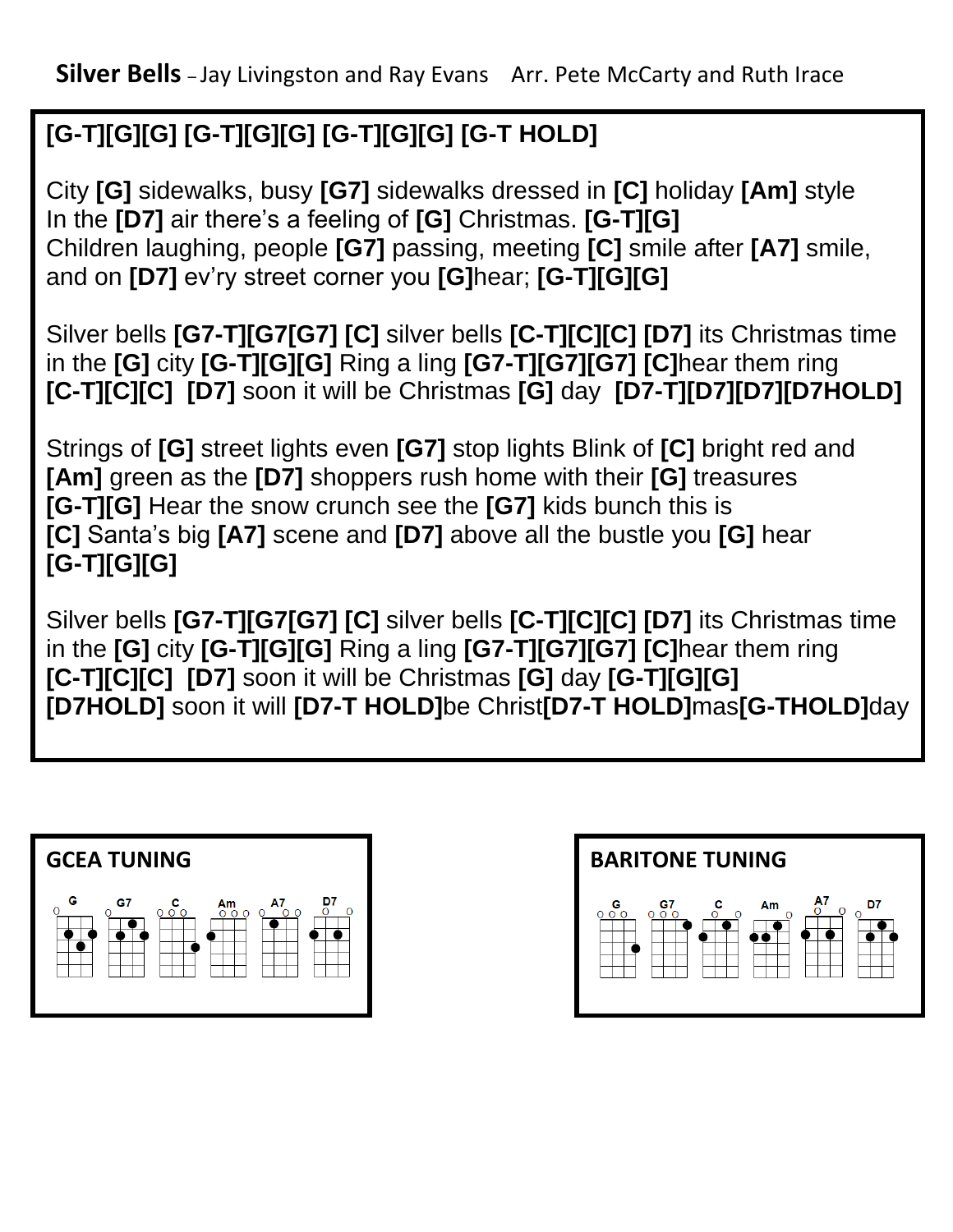## **[G-T][G][G] [D7-T][D7][D7] [G-T][G][G][D7HOLD]**

 **[G]** Christmas, Christmas **[D7]** time is near, time for toys and **[G]** time for We can hardly **[G]** stand the **[A7]** wait, please **[Am]** Christmas cheer. We've been good but **[D7]** we can't last, hurry Christmas **[G]** hurry fast! Want a plane that loop the loop, me I **[G7]** want a **[C]** hula hoop, **[D7]** don't be **[G]** late! **[G][G][D7HOLD]**

#### **NO SING!!! KAZOO!!!**

**[G]** Christmas, Christmas **[D7]** time is near, time for toys and **[G]** time for cheer. We've been good but **[D7]** we can't last, hurry Christmas **[G]** hurry fast! Want a plane that loop the loop, me I **[G7]** want a **[C]** hula hoop, We can hardly **[G]** stand the **[A7]** wait, please **[Am]** Christmas **[D7]** don't be **[G]** late! **[G][G][D7HOLD]**

#### **SING!!!**

**[G]** Christmas, Christmas **[D7]** time is near, time for toys and **[G]** time for cheer. We've been good but **[D7]** we can't last, hurry Christmas **[G]** hurry fast! Want a plane that loop the loop, me I **[G7]** want a **[C]** hula hoop, We can hardly **[G]** stand the **[A7]** wait, please **[Am]** Christmas **[D7]**don't be late! **[G][G][G] [G7][G7][G7] [C]** We can hardly **[G]** stand the **[A7]** wait, please **[Am]** Christmas **[D7]**don't be **[G]** late! **[G][G][GHOLD]**

![](_page_22_Figure_7.jpeg)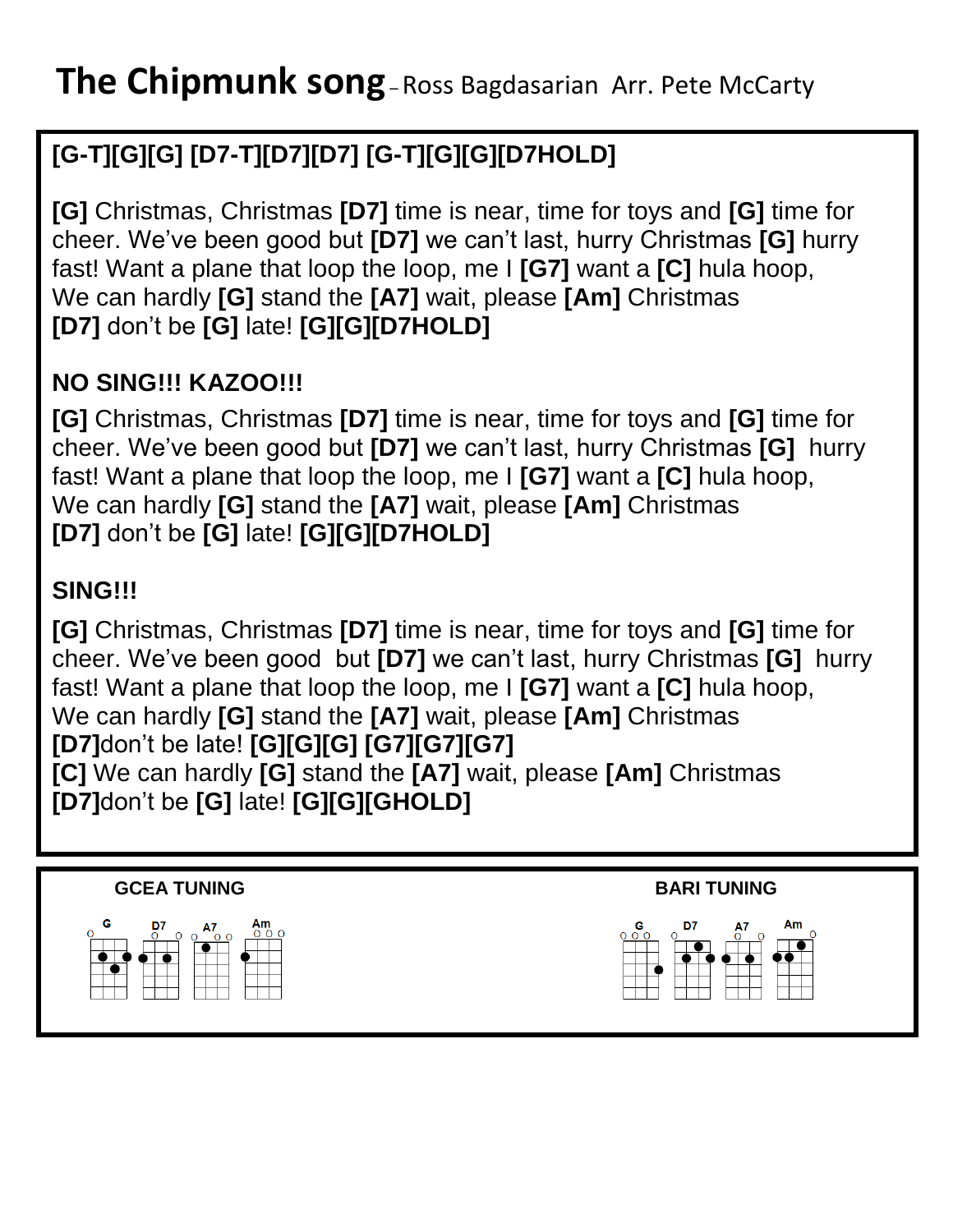**There's Always Tomorrow –** Burl Ives Arr. Pete McCarty

#### **[C][C][C] [Am][Am][Am] [F][F][F] [G7][G7][G7] [G7][G7][G7] [G7][G7][G7] [C][C][C] [G7][G7]**

There's **[C]** always to **[Am]**-morrow, for **[F]** dreams to come **[G7]** true, believe in your dreams come what **[C]** may**.[C][C] [G7][G7]**

There's **[C]** always to **[Am]-**morrow, with **[F]** so much to **[G7]** do, And so little time in a **[C]** day.**[C][C] [C7][C7]**

We **[F]** all pretend the **[Em]** rainbow has an end And **[Am]** you'll be there my friend some **[G7]**-day. **[G7][G7] [G7][G7]**

There's **[C]** always to **[Am]-**morrow, for **[F]** dreams to come **[G7]** true, tomorrow is not far **[C]** away**.[C][C] [G7][G7]**

#### **INSTRUMENTAL AND HUM**

There's **[C]** always to **[Am]**-morrow, for **[F]** dreams to come **[G7]** true, believe in your dreams come what **[C]** may**.[C][C] [G7][G7]**

There's **[C]** always to **[Am]-**morrow, with **[F]** so much to **[G7]** do, And so little time in a **[C]** day.**[C][C] [C7][C7]**

#### **SING**

We **[F]** all pretend the **[Em]** rainbow has an end And **[Am]** you'll be there my friend some **[G7]**-day. **[G7][G7] [G7][G7]**

There's **[C]** always to **[Am]-**morrow, for **[F]** dreams to come **[G7]** true, tomorrow is not far **[C]** away**.[C][C] [G7][G7]** tomorrow is not far **[C]** away**.[C][C] [C-STRUM]**

![](_page_23_Figure_12.jpeg)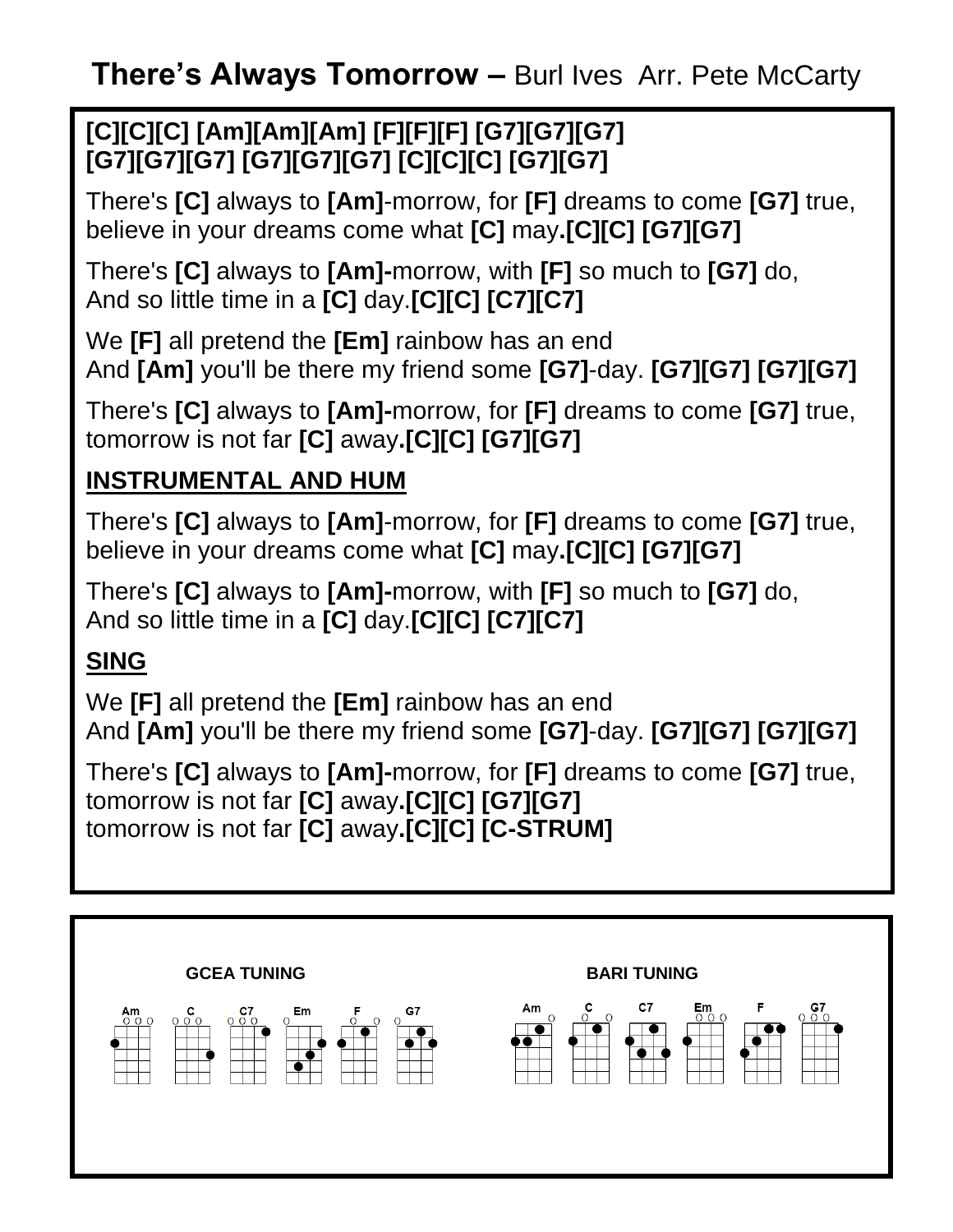**INTRO NO SING OR KAZOO'S**<br>We wish you a Merry **[C]** Christmas, A **[C]** Happy **[D7]** New **[G]** Year **[G][G] [G][G] INTRO NO SING OR KAZOO'S** We **[A]** wish you a Merry **[D]** Christmas, We **[B7]** wish you a Merry **[Em]** Christmas and **SING!** We wish you a Merry **[C]** Christmas, We **[A]** wish you a Merry **[D]** Christmas, We **[B7]** wish you a Merry **[Em]**Christmas and a**[C]** Happy **[D7]**New **[G]**Year. Good tidings we **[D]** bring to **[Em]** you and your **[D]** kin. We **[G]** wish you a Merry **[D]** Christmas and a **[C]** Happy **[D7]** New **[G]** Year. **[G][G] [G][G]** Now, bring us some figgy **[C]** pudding, Now, **[A]** bring us some figgy **[D]** pudding,

Now,**[B7]** bring us some figgy **[Em]**pudding, and **[C]**bring it **[D7]**right **[G]**here! Good tidings we **[D]** bring to **[Em]** you and your **[D]** kin.

We **[G]** wish you a Merry **[D]** Christmas and

a **[C]** Happy **[D7]** New **[G]** Year **[G][G] [G][G]**

we won't go until we get **[C]** some, we **[A]** won't go until we **[D]** get some, we **[B7]** won't go until we **[Em]** get some, so **[C]** bring it **[D7]** right **[G]** here! Good tidings we **[D]** bring to **[Em]** you and your **[D]** kin. We **[G]** wish you a Merry **[D]** Christmas and a **[C]** Happy **[D7]** New **[G]** Year Good tidings we **[D]** bring to **[Em]** you and your **[D]** kin. We **[G]** wish you a Merry **[D]** Christmas and a **[C]** Happy **[D7]** New **[GSTRUM]** Year

![](_page_24_Figure_6.jpeg)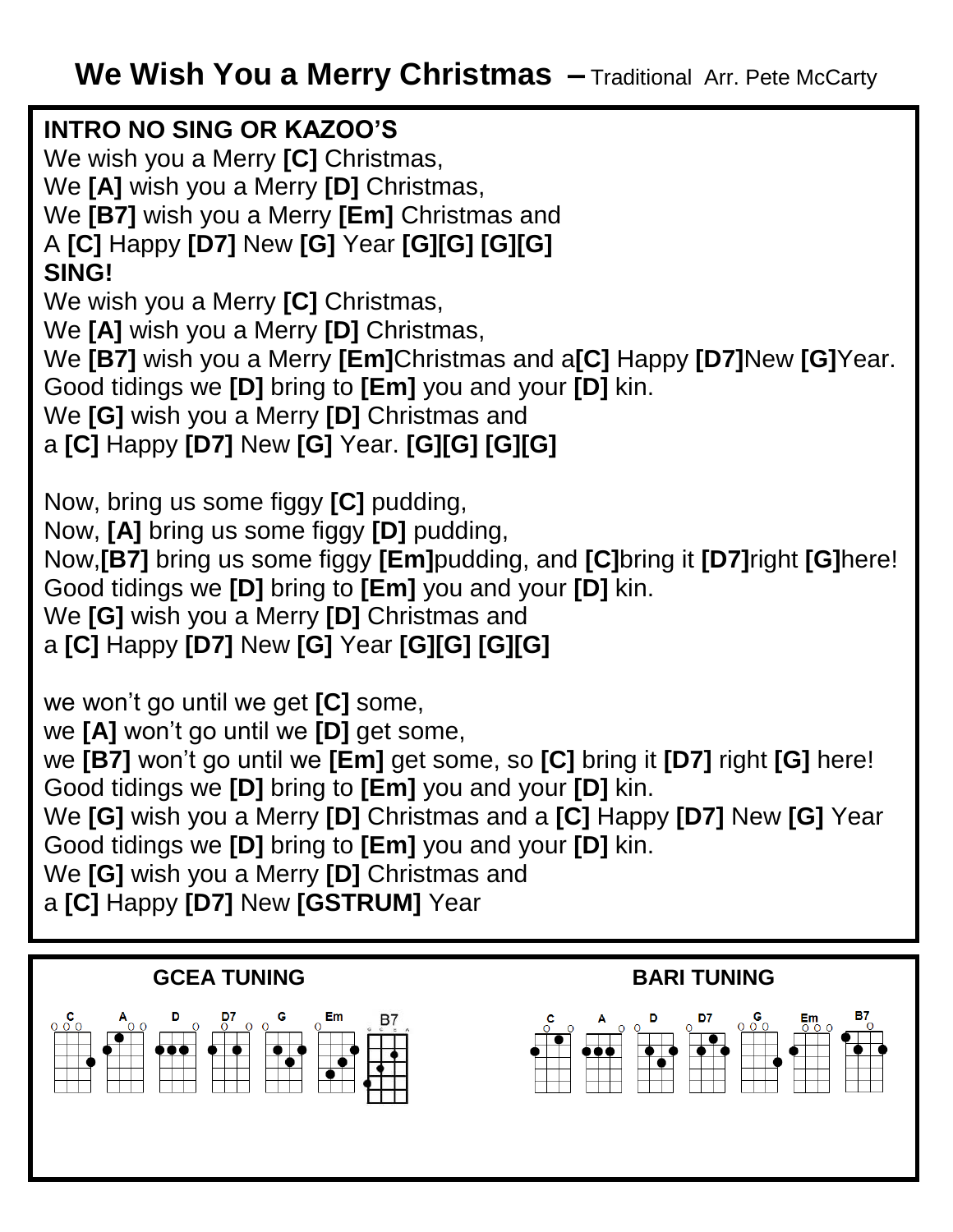## **What Are You Doing New Year's Eve?**

Frank Loesser Arr. Pete McCarty

![](_page_25_Figure_2.jpeg)